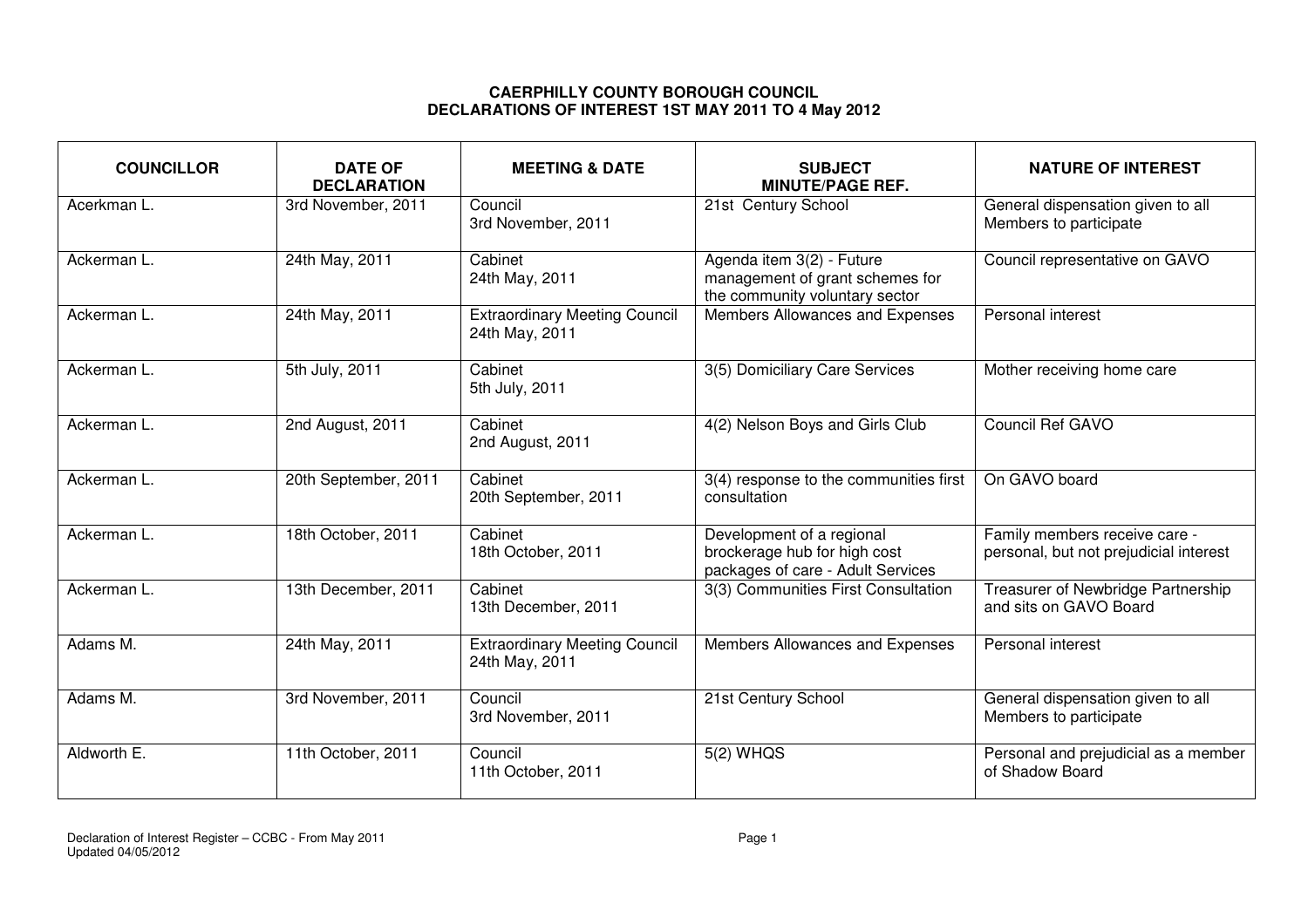| <b>COUNCILLOR</b> | <b>DATE OF</b><br><b>DECLARATION</b> | <b>MEETING &amp; DATE</b>                              | <b>SUBJECT</b><br><b>MINUTE/PAGE REF.</b> | <b>NATURE OF INTEREST</b>                                       |
|-------------------|--------------------------------------|--------------------------------------------------------|-------------------------------------------|-----------------------------------------------------------------|
| Aldworth E.       | 17th January, 2012                   | Council<br>17th January, 2012                          | 3(1) Housing Stock Transfer               | As Member of Shadow Board                                       |
| Aldworth E.       | 29th February 2012                   | <b>Special Council</b><br>29th February, 2012          | Exempt item - Bedwas Rugby Club           | Members of family who played for<br>Club left - left            |
| Aldworth E.M.     | 24th May, 2011                       | <b>Extraordinary Meeting Council</b><br>24th May, 2011 | Members Allowances and Expenses           | Personal interest                                               |
| Aldworth E.M.     | 3rd November, 2011                   | Council<br>3rd November, 2011                          | 21st Century School                       | General dispensation given to all<br>Members to participate     |
| Aldworth L.       | 3rd November, 2011                   | <b>Special Council</b><br>3rd November, 2011           | Exempt, Bedwas Rugby Club                 | Having a member of the family who<br>plays for the Seconds Team |
| Andrews H.A.      | 24th May, 2011                       | <b>Extraordinary Meeting Council</b><br>24th May, 2011 | Members Allowances and Expenses           | Personal interest                                               |
| Andrews H.A.      | 19th July, 2011                      | P & R Scrutiny Committee<br>19th July, 2011            | 6(1) Community Cohesion Fund<br>2010/11   | Personal interest member of<br><b>Community Partnership</b>     |
| Andrews H.A.      | 3rd November, 2011                   | Council<br>3rd November, 2011                          | 21st Century School                       | General dispensation given to all<br>Members to participate     |
| Angel A.P.        | 24th May, 2011                       | <b>Extraordinary Meeting Council</b><br>24th May, 2011 | Members Allowances and Expenses           | Personal interest                                               |
| Bailie P.C.W.     | 24th May, 2011                       | <b>Extraordinary Meeting Council</b><br>24th May, 2011 | Members Allowances and Expenses           | Personal interest                                               |
| Baker K.R.        | 24th May, 2011                       | <b>Extraordinary Meeting Council</b><br>24th May, 2011 | Members Allowances and Expenses           | Personal interest                                               |
| Baker K.R.        | 3rd November, 2011                   | Council<br>3rd November, 2011                          | 21st Century School                       | General dispensation given to all<br>Members to participate     |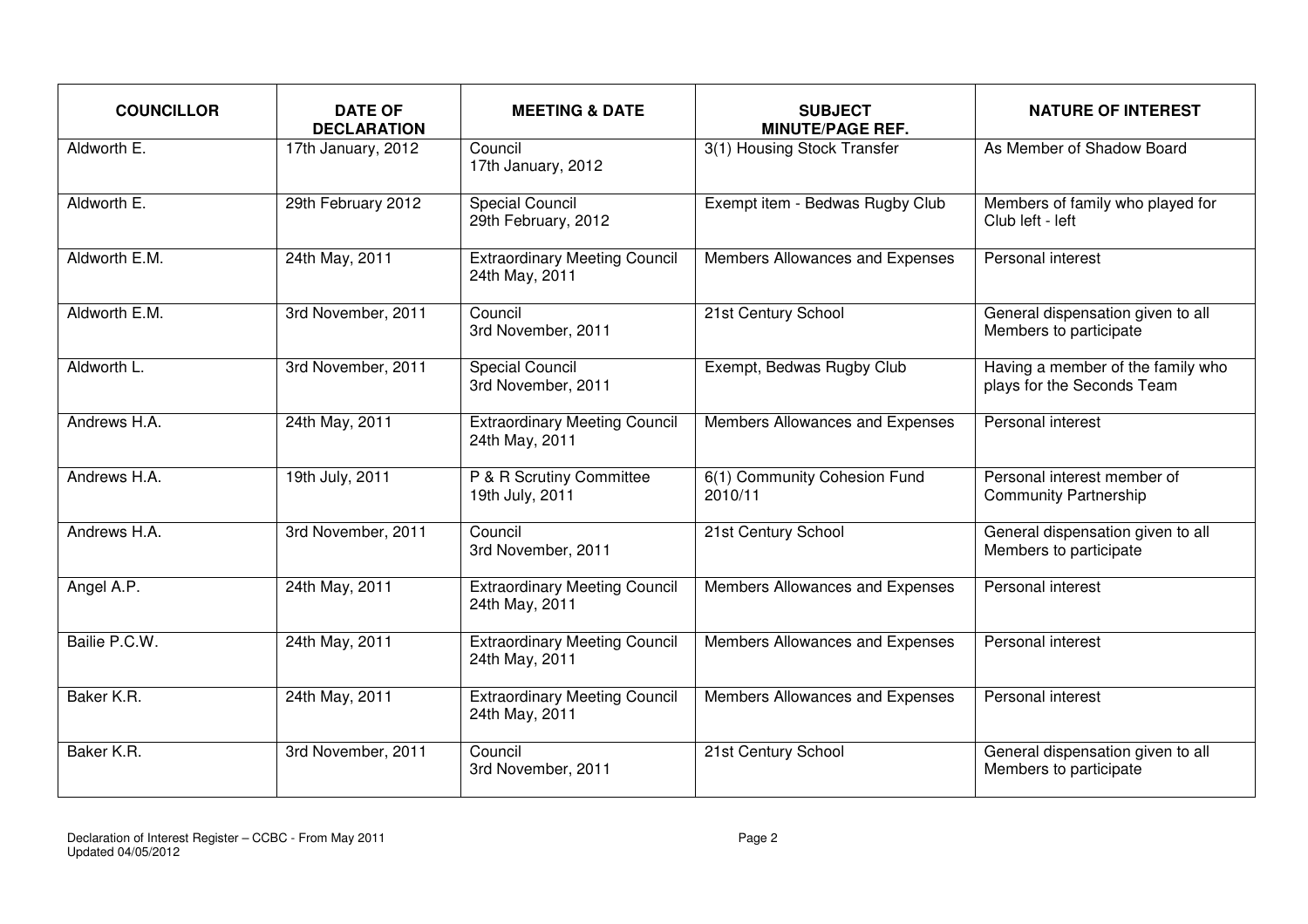| <b>COUNCILLOR</b> | <b>DATE OF</b><br><b>DECLARATION</b> | <b>MEETING &amp; DATE</b>                                                      | <b>SUBJECT</b><br><b>MINUTE/PAGE REF.</b>                                   | <b>NATURE OF INTEREST</b>                                   |
|-------------------|--------------------------------------|--------------------------------------------------------------------------------|-----------------------------------------------------------------------------|-------------------------------------------------------------|
| Bevan J.          | 24th May, 2011                       | <b>Extraordinary Meeting Council</b><br>24th May, 2011                         | Members Allowances and Expenses                                             | Personal interest                                           |
| Bevan J.          | 3rd November, 2011                   | Council<br>3rd November, 2011                                                  | 21st Century School                                                         | General dispensation given to all<br>Members to participate |
| Bevan P.          | 24th January, 2012                   | Cabinet<br>24th January, 2012                                                  | 4(4) Centre For Sporting Excellence                                         | Personal family members are keen<br>swimmers                |
| Bevan P.J.        | 24th May, 2011                       | <b>Extraordinary Meeting Council</b><br>24th May, 2011                         | Members Allowances and Expenses                                             | Personal interest                                           |
| Bevan P.J.        | 3rd November, 2011                   | Council<br>3rd November, 2011                                                  | 21st Century School                                                         | General dispensation given to all<br>Members to participate |
| Bidgood R.        | 24th May, 2011                       | <b>Extraordinary Meeting Council</b><br>24th May, 2011                         | Members Allowances and Expenses                                             | Personal interest                                           |
| Bidgood R.        | 3rd November, 2011                   | Council<br>3rd November, 2011                                                  | 21st Century School                                                         | General dispensation given to all<br>Members to participate |
| Bidgood R.        | 3rd November, 2011                   | <b>Special Council</b><br>3rd November, 2011                                   | Exempt, Bedwas Rugby Club                                                   | Coach is known to him                                       |
| Bidgood R.        | 29th February, 2012                  | <b>Special Council</b><br>29th February, 2012                                  | Exempt item - Bedwas Rugby Club                                             | Director of Rugby known to him - left                       |
| Binding L.        | 24th May, 2011                       | <b>Extraordinary Meeting Council</b><br>24th May, 2011                         | Members Allowances and Expenses                                             | Personal interest                                           |
| Binding L.        | 27th March, 2012                     | Health Social Care &<br><b>Wellbeing Scrutiny Committee</b><br>27th March 2012 | 5(2) SEW Fostering and Residential<br><b>Placements Framework Agreement</b> | Employee of RCT CBO's Social<br>Services Department         |
| Blackman A.       | 24th May, 2011                       | <b>Extraordinary Meeting Council</b><br>24th May, 2011                         | Members Allowances and Expenses                                             | Personal interest                                           |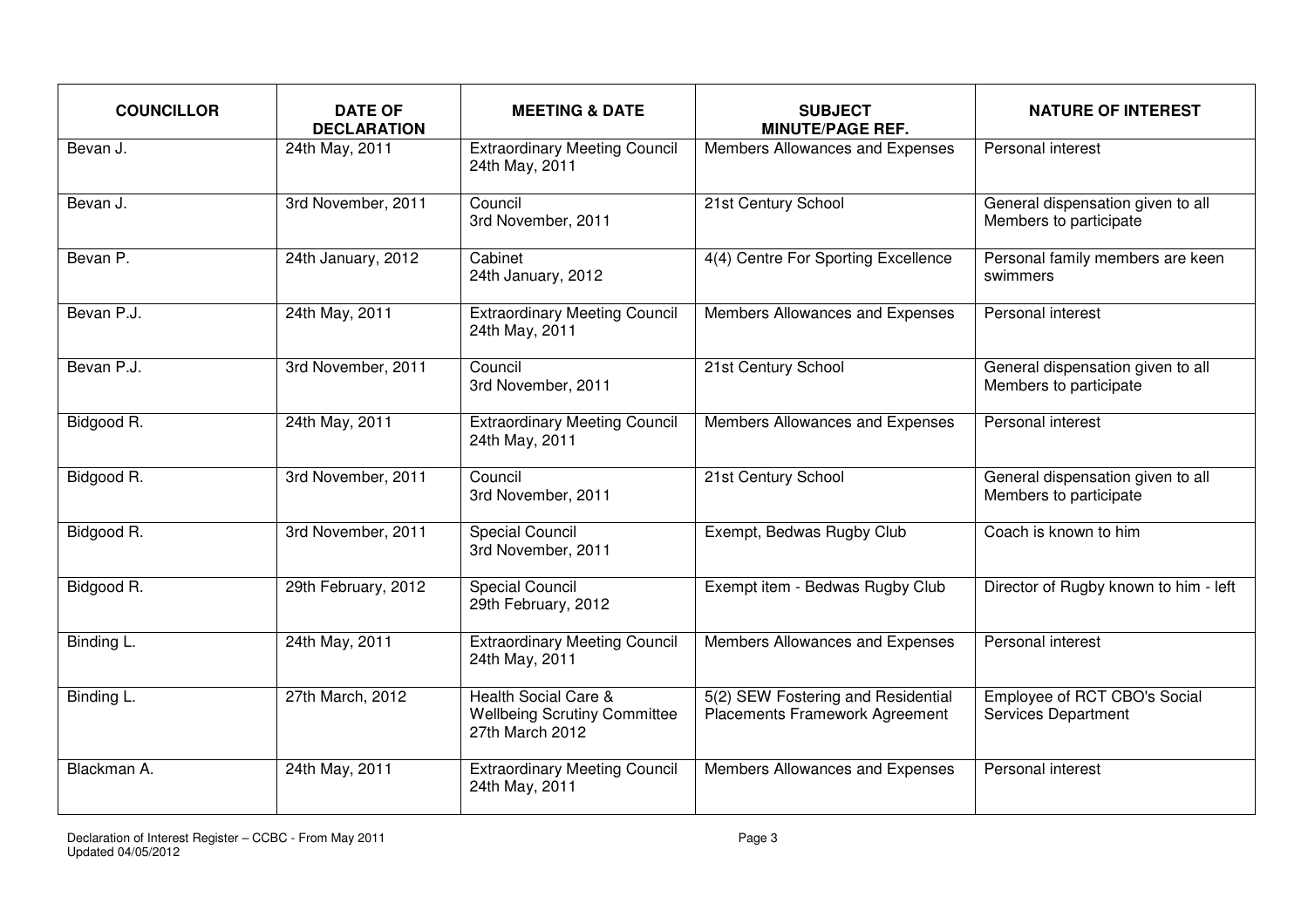| <b>COUNCILLOR</b> | <b>DATE OF</b><br><b>DECLARATION</b> | <b>MEETING &amp; DATE</b>                              | <b>SUBJECT</b><br><b>MINUTE/PAGE REF.</b>                                                                                      | <b>NATURE OF INTEREST</b>                                    |
|-------------------|--------------------------------------|--------------------------------------------------------|--------------------------------------------------------------------------------------------------------------------------------|--------------------------------------------------------------|
| Blackman A.       | 3rd November, 2011                   | Council<br>3rd November, 2011                          | 21st Century School                                                                                                            | General dispensation given to all<br>Members to participate  |
| Bolter D.         | 24th May, 2011                       | <b>Extraordinary Meeting Council</b><br>24th May, 2011 | Members Allowances and Expenses                                                                                                | Personal interest                                            |
| Bolter D.         | 21st June, 2011                      | Council<br>21st June, 2011                             | 2 - Housing Stock transfer, the offer<br>document                                                                              | Council tenant                                               |
| Bolter D.         | 7th September, 2011                  | <b>Planning Committee</b><br>7th September, 2011       | Code 11/0438/NCC<br>Remove condition (1) of previous<br>application, Magpie Cottage, Cwm-<br>Yr-Allta, Land Tiryberth, Hengoed | Applicant is friend and Ward Member                          |
| Bolter D.         | 5th October, 2011                    | <b>Planning Committee</b><br>5th October, 2011         | 11/0649/full                                                                                                                   | Member of fire and rescue services                           |
| Bolter D.         | 11th October, 2011                   | Council<br>11th October, 2011                          | $5(2)$ WHQS                                                                                                                    | Personal and prejudicial as a member<br>of Shadow Board      |
| Bolter D.         | 27th October, 2011                   | Reconvened meeting of<br>Council<br>27th October, 2011 | <b>Wales Housing Quality Standard</b>                                                                                          | Personal interest as council tenant -<br>remained in Chamber |
| Bolter D.         | 3rd November, 2011                   | Council<br>3rd November, 2011                          | 21st Century School                                                                                                            | General dispensation given to all<br>Members to participate  |
| Bolter D.         | 17th November, 2011                  | <b>Special Council</b><br>17th November, 2011          | <b>Wales Housing Quality Standards</b>                                                                                         | Personal interest as Council tenant -<br>remained in Chamber |
| Bolter D.         | 17th January, 2012                   | Council<br>17th January, 2012                          | 3(1) Housing Stock Transfer                                                                                                    | As a Council tenant                                          |
| Bolter D.         | 29th February, 2012                  | Special Council<br>29th February, 2012                 | Housing Stock Transfer Ballot,<br>Results, Next Steps                                                                          | Personal interest as Council tenants -<br>remained and voted |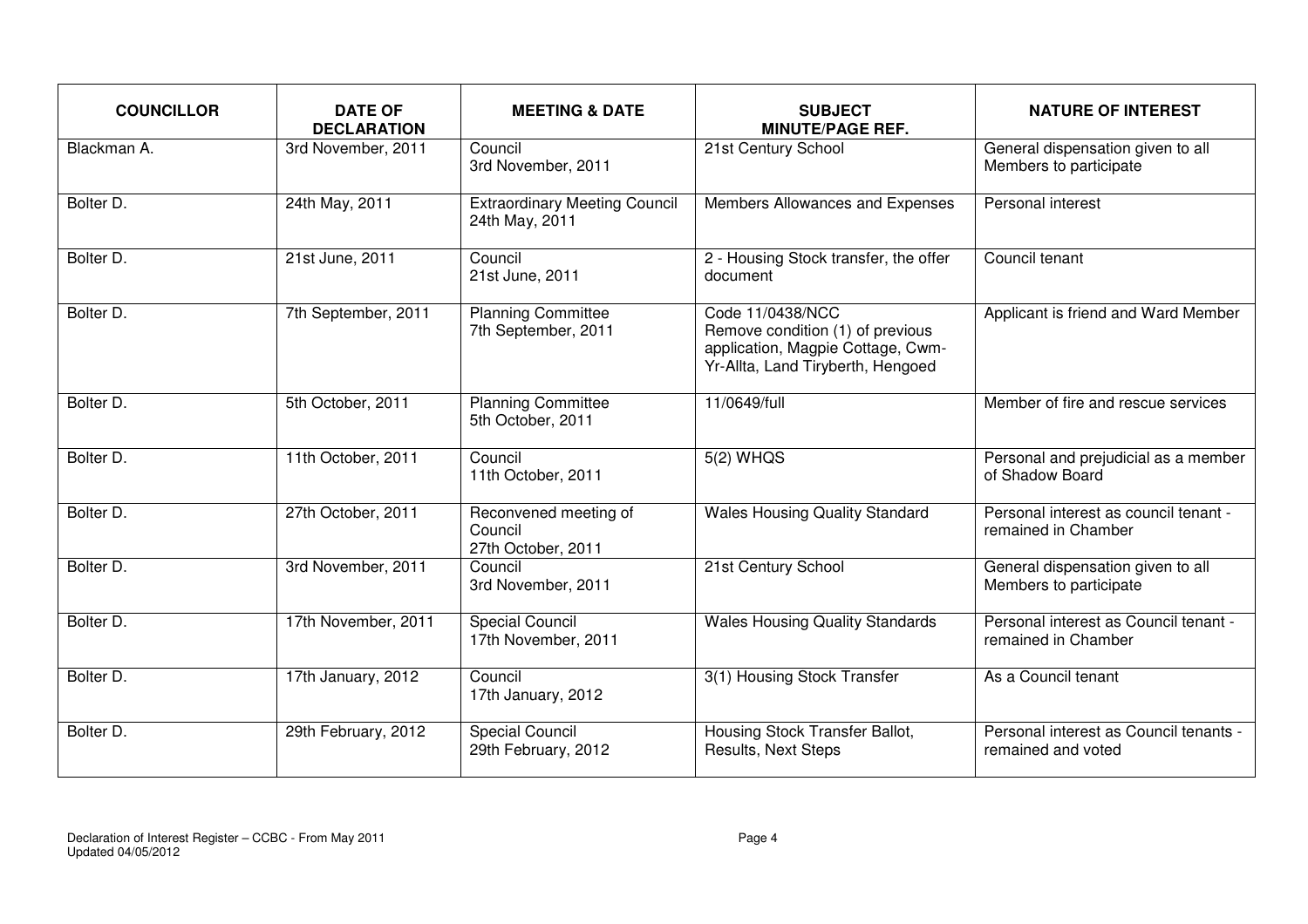| <b>COUNCILLOR</b> | <b>DATE OF</b><br><b>DECLARATION</b> | <b>MEETING &amp; DATE</b>                              | <b>SUBJECT</b><br><b>MINUTE/PAGE REF.</b>                                         | <b>NATURE OF INTEREST</b>                                   |
|-------------------|--------------------------------------|--------------------------------------------------------|-----------------------------------------------------------------------------------|-------------------------------------------------------------|
| Carter D.         | 2nd November, 2011                   | <b>Planning Committee</b><br>2nd November, 2011        | 11/0660/LA - High Street, Bargoed                                                 | Previously supported development,<br>felt closed mind       |
| Carter D.G.       | 24th May, 2011                       | <b>Extraordinary Meeting Council</b><br>24th May, 2011 | Members Allowances and Expenses                                                   | Personal interest                                           |
| Carter D.G.       | 8th June, 2011                       | <b>Planning Committee</b><br>8th June, 2011            | 11/0288/Full - Vary conditions -<br>opening hours - 275 High Street,<br>Blackwood | Applicant known to him                                      |
| Carter D.G.       | 21st June, 2011                      | Council<br>21st June, 2011                             | 2 - Housing stock transfer, the offer<br>document                                 | Council property leaseholder                                |
| Carter D.G.       | 3rd November, 2011                   | Council<br>3rd November, 2011                          | 21st Century School                                                               | General dispensation given to all<br>Members to participate |
| Collins A.        | 24th May, 2011                       | <b>Extraordinary Meeting Council</b><br>24th May, 2011 | Members Allowances and Expenses                                                   | Personal interest                                           |
| Collins A.        | 3rd November, 2011                   | Council<br>3rd November, 2011                          | 21st Century School                                                               | General dispensation given to all<br>Members to participate |
| Criddle J.B.      | 24th May, 2011                       | <b>Extraordinary Meeting Council</b><br>24th May, 2011 | Members Allowances and Expenses                                                   | Personal interest                                           |
| Criddle J.B.      | 8th June, 2011                       | <b>Planning Committee</b><br>8th June, 2011            | 10/0916/COU - Former Post Office -<br>rear of High Street, Blackwood              | Applicant known to him                                      |
| Criddle J.B.      | 19th July, 2011                      | P & R Scrutiny Committee<br>19th July, 2011            | 6(1) Community Cohesion Fund<br>2010/11                                           | Personal interest member of<br><b>Community Partnership</b> |
| Criddle J.B.      | 3rd November, 2011                   | Council<br>3rd November, 2011                          | 21st Century School                                                               | General dispensation given to all<br>Members to participate |
| Cullen D.         | 24th May, 2011                       | <b>Extraordinary Meeting Council</b><br>24th May, 2011 | Members Allowances and Expenses                                                   | Personal interest                                           |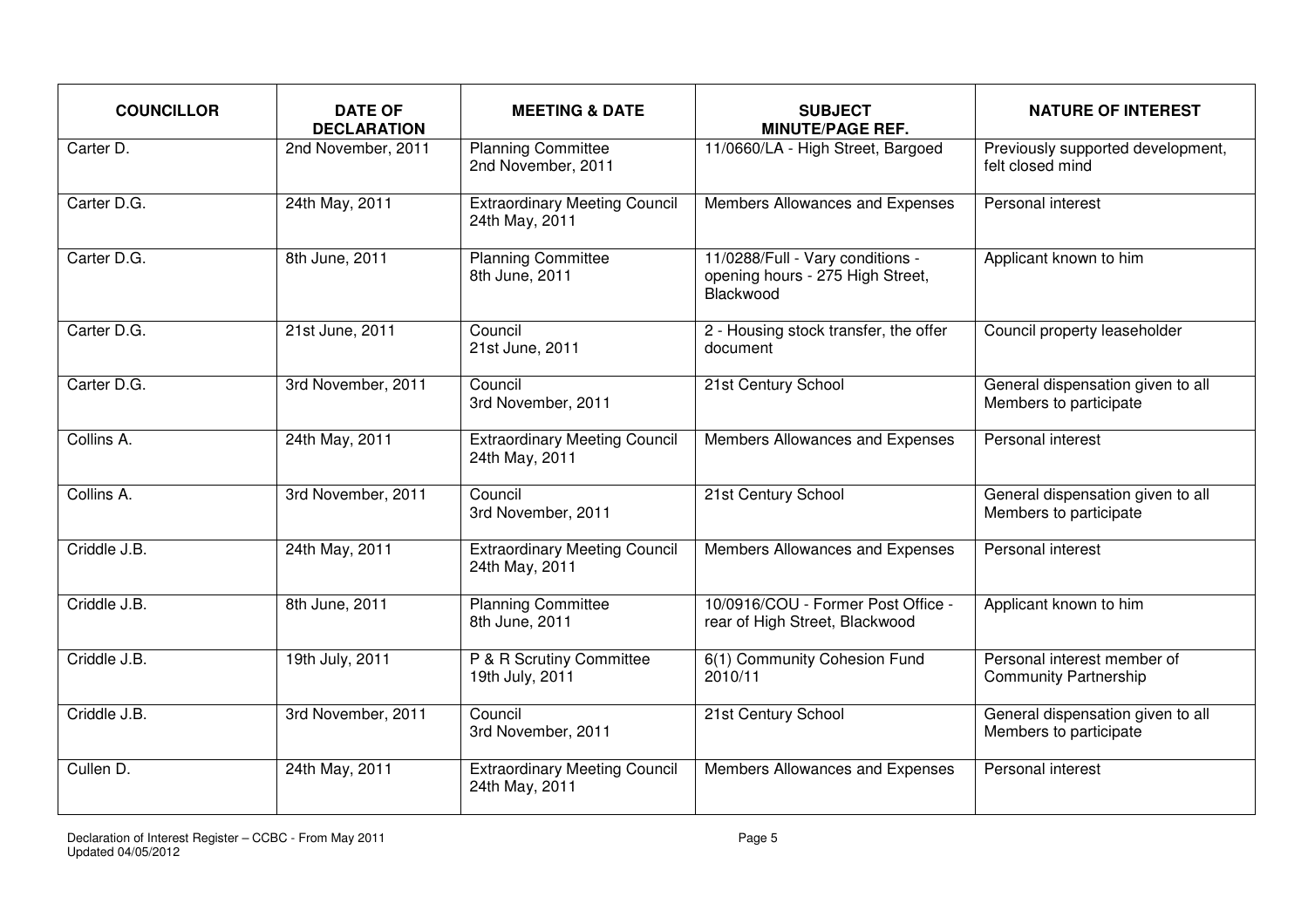| <b>COUNCILLOR</b> | <b>DATE OF</b><br><b>DECLARATION</b> | <b>MEETING &amp; DATE</b>                                     | <b>SUBJECT</b><br><b>MINUTE/PAGE REF.</b>                                                                                      | <b>NATURE OF INTEREST</b>                                   |
|-------------------|--------------------------------------|---------------------------------------------------------------|--------------------------------------------------------------------------------------------------------------------------------|-------------------------------------------------------------|
| Cullen D.         | 13th October, 2011                   | <b>GTVS Panel</b><br>13th October, 2011                       | 2 ref 11/P/14 South Islwyn Row<br><b>Environment Group</b>                                                                     | Chairman of the group                                       |
| Cullen D.         | 13th October, 2011                   | <b>GTVS Panel</b><br>13th October, 2011                       | 2 ref 11/GTVS/43 Ynysddu<br><b>Allotments Association</b>                                                                      | Knows all Members of the<br>Association                     |
| Cullen D.         | 3rd November, 2011                   | Council<br>3rd November, 2011                                 | 21st Century School                                                                                                            | General dispensation given to all<br>Members to participate |
| Cullen D.         | 8th March, 2012                      | <b>Grants to Voluntary Sector</b><br>Panel<br>8th March, 2012 | P11/042 Agenda 3(1) Sardis<br><b>Community Association</b>                                                                     | Member of Church                                            |
| David H.W.        | 24th May, 2011                       | <b>Extraordinary Meeting Council</b><br>24th May, 2011        | Members Allowances and Expenses                                                                                                | Personal interest                                           |
| David H.W.        | 3rd November, 2011                   | Council<br>3rd November, 2011                                 | 21st Century School                                                                                                            | General dispensation given to all<br>Members to participate |
| David W.          | 24th May, 2011                       | <b>Extraordinary Meeting Council</b><br>24th May, 2011        | Members Allowances and Expenses                                                                                                | Personal interest                                           |
| David W.          | 7th September, 2011                  | <b>Planning Committee</b><br>7th September, 2011              | Code 11/0438/NCC<br>Remove condition (1) of previous<br>application, Magpie Cottage, Cwm-<br>Yr-Allta, Land Tiryberth, Hengoed | Applicant was a colleague at former<br>school               |
| Davies D.T.       | 24th May, 2011                       | <b>Extraordinary Meeting Council</b><br>24th May, 2011        | Members Allowances and Expenses                                                                                                | Personal interest                                           |
| Davies D.T.       | 19th July, 2011                      | P & R Scrutiny Committee<br>19th July, 2011                   | 6(1) Community Cohesion Fund<br>2010/11                                                                                        | Personal interest member of<br><b>Community Partnership</b> |
| Davies D.T.       | 3rd November, 2011                   | Council<br>3rd November, 2011                                 | 21st Century School                                                                                                            | General dispensation given to all<br>Members to participate |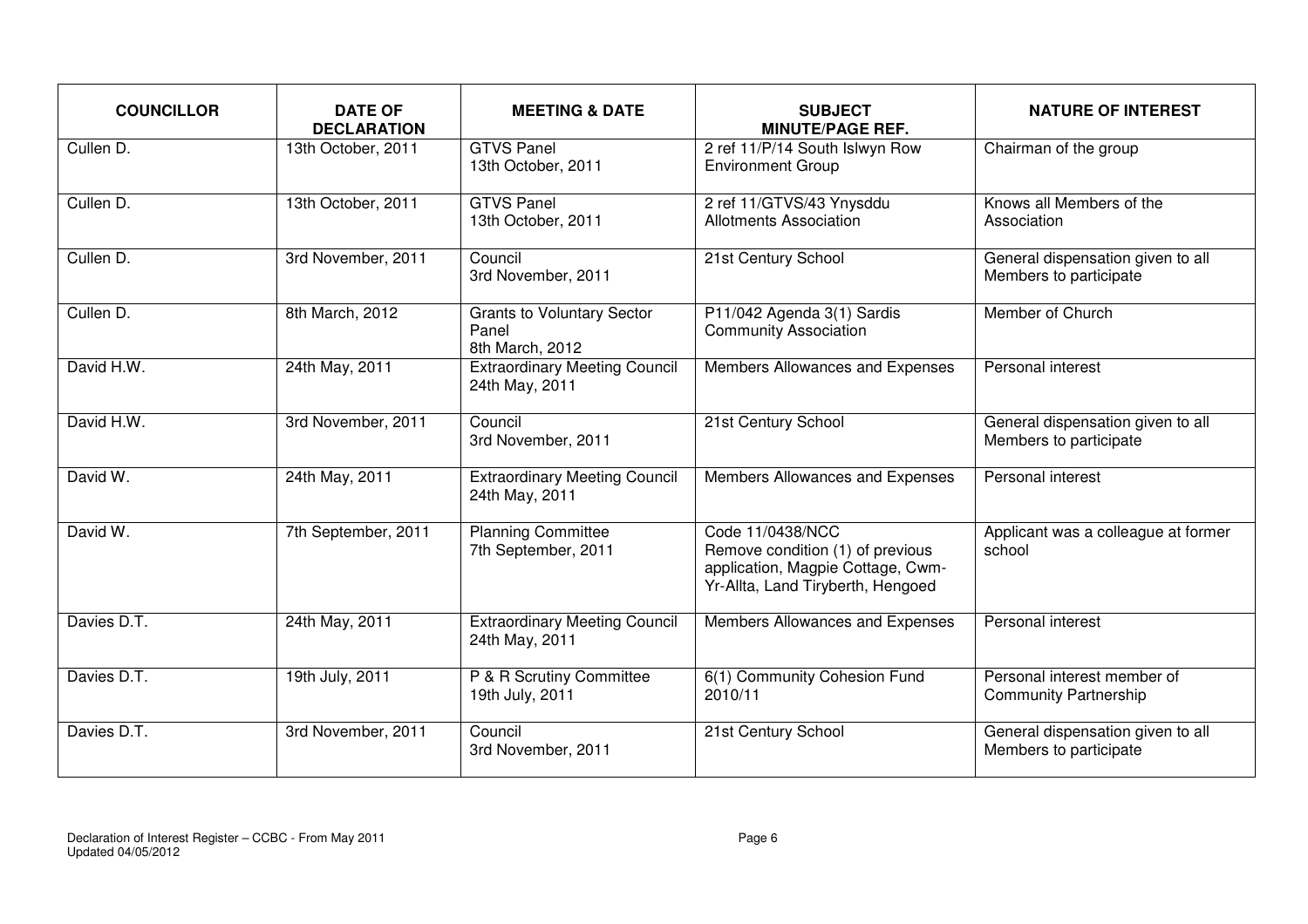| <b>COUNCILLOR</b> | <b>DATE OF</b><br><b>DECLARATION</b> | <b>MEETING &amp; DATE</b>                                                  | <b>SUBJECT</b><br><b>MINUTE/PAGE REF.</b>                                                   | <b>NATURE OF INTEREST</b>                                                   |
|-------------------|--------------------------------------|----------------------------------------------------------------------------|---------------------------------------------------------------------------------------------|-----------------------------------------------------------------------------|
| Davies D.T.       | 15th November, 2011                  | <b>Policy &amp; Resources Scrutiny</b><br>Committee<br>15th November, 2011 | 6(3) Update on progress of SLA's<br>held within Policy Unit with voluntary<br>organisations | As trustee of CAB                                                           |
| Davies M.         | 24th May, 2011                       | <b>Extraordinary Meeting Council</b><br>24th May, 2011                     | Members Allowances and Expenses                                                             | Personal interest                                                           |
| Davies R.         | 24th May, 2011                       | <b>Extraordinary Meeting Council</b><br>24th May, 2011                     | Members Allowances and Expenses                                                             | Personal interest                                                           |
| Davies R.         | 3rd November, 2011                   | Council<br>3rd November, 2011                                              | 21st Century School                                                                         | General dispensation given to all<br>Members to participate                 |
| Davies R.T.       | 24th May, 2011                       | <b>Extraordinary Meeting Council</b><br>24th May, 2011                     | Members Allowances and Expenses                                                             | Personal interest                                                           |
| Davies R.T.       | 21st June, 2011                      | Council<br>21st June, 2011                                                 | 2 - Housing stock transfer, the offer<br>document                                           | Actively involved in campaign against<br>transfer                           |
| Davies R.T.       | 11th October, 2011                   | Council<br>11th October, 2011                                              | $5(2)$ WHQS                                                                                 | Actively involved in campaign against<br>transfer                           |
| Davies R.T.       | 27th October, 2011                   | Reconvened meeting of<br>Council<br>27th October, 2011                     | <b>Wales Housing Quality Standard</b>                                                       | Personal interest in actively<br>campaigning against transfer -<br>remained |
| Davies R.T.       | 3rd November, 2011                   | Council<br>3rd November, 2011                                              | 21st Century School                                                                         | General dispensation given to all<br>Members to participate                 |
| Davies R.T.       | 3rd November, 2011                   | <b>Special Council</b><br>3rd November, 2011                               | Exempt, Bedwas Rugby Club                                                                   | Having a son who plays for the youth<br>team                                |
| Davies R.T.       | 17th November, 2011                  | <b>Special Council</b><br>17th November, 2011                              | <b>Wales Housing Quality Standards</b>                                                      | Personal interest in actively<br>campaigning against transfer -<br>remained |
| Davies R.T.       | 29th February, 2012                  | <b>Special Council</b><br>29th February, 2012                              | Exempt item - Bedwas Rugby Club                                                             | Having a son who plays for the youth<br>team - left.                        |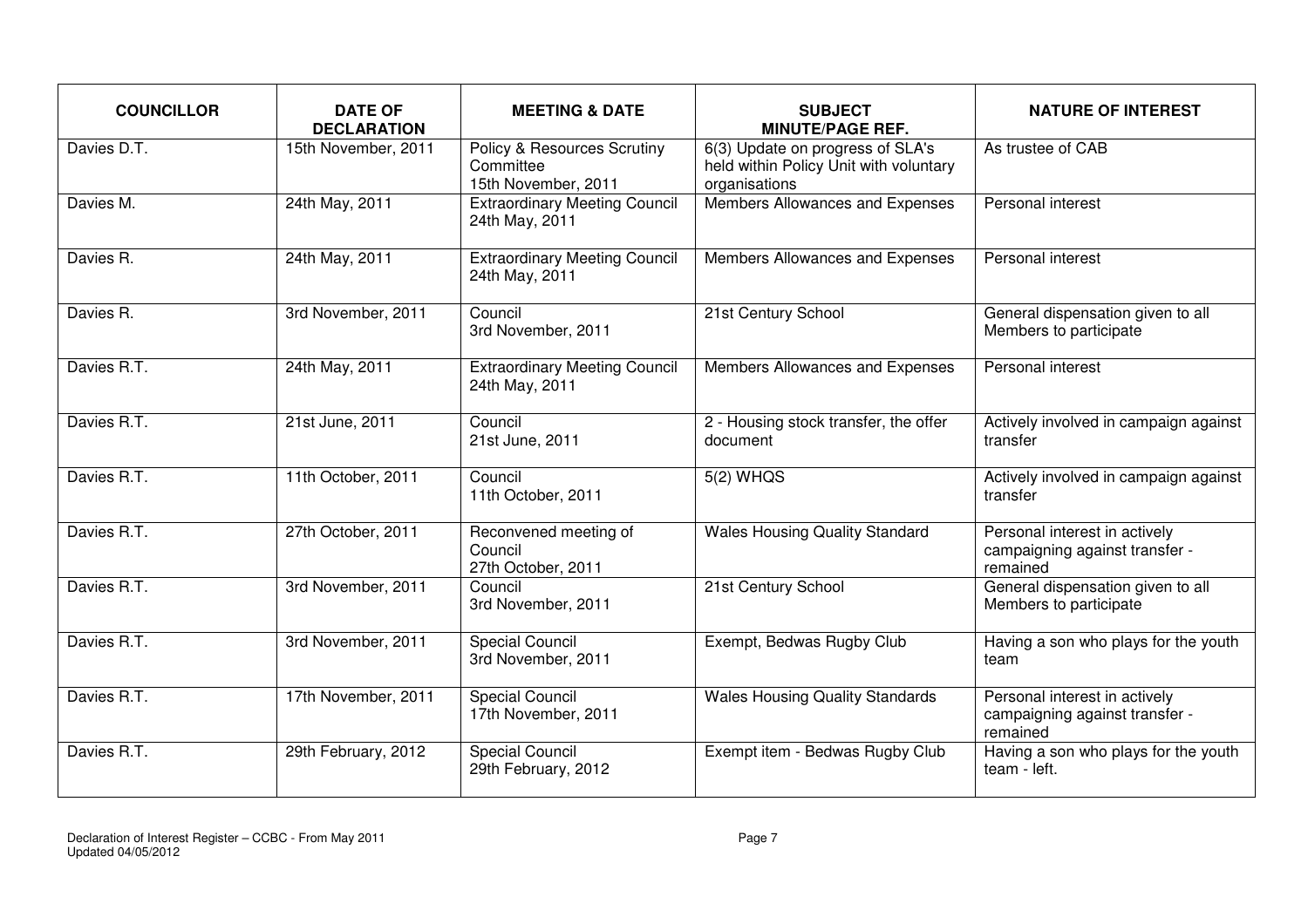| <b>COUNCILLOR</b> | <b>DATE OF</b><br><b>DECLARATION</b> | <b>MEETING &amp; DATE</b>                                         | <b>SUBJECT</b><br><b>MINUTE/PAGE REF.</b>                                                      | <b>NATURE OF INTEREST</b>                                                                     |
|-------------------|--------------------------------------|-------------------------------------------------------------------|------------------------------------------------------------------------------------------------|-----------------------------------------------------------------------------------------------|
| Dix N.            | 24th May, 2011                       | <b>Extraordinary Meeting Council</b><br>24th May, 2011            | Members Allowances and Expenses                                                                | Personal interest                                                                             |
| Dix N.            | 3rd November, 2011                   | Council<br>3rd November, 2011                                     | 21st Century School                                                                            | General dispensation given to all<br>Members to participate                                   |
| Elsbury C.        | 24th May, 2011                       | <b>Extraordinary Meeting Council</b><br>24th May, 2011            | Members Allowances and Expenses                                                                | Personal interest                                                                             |
| Evans J.O.        | 4th May, 2011                        | <b>GTVS Panel</b><br>4th May, 2011                                | 3 applications for financial assistance<br><b>Ref: W594</b>                                    | Vice-President of the Choir                                                                   |
| Evans J.O.        | 24th May, 2011                       | <b>Extraordinary Meeting Council</b><br>24th May, 2011            | Members Allowances and Expenses                                                                | Personal interest                                                                             |
| Evans J.O.        | 5th July, 2011                       | Hackney Carriage & General<br>Licensing Hearing<br>5th July, 2011 | 1.1(a) Vehicle Licensing Hackney<br>Carriage/Private Hire                                      | License holder known to him                                                                   |
| Evans J.O.        | 15th July, 2011                      | <b>GTVS Panel</b><br>15th July, 2011                              | 11/GVS/034                                                                                     | Member of the Oakdale and<br>Penmaen Community Partnership                                    |
| Evans $J.O.$      | 3rd November, 2011                   | Council<br>3rd November, 2011                                     | 21st Century School                                                                            | General dispensation given to all<br>Members to participate                                   |
| Fussell J.E.      | 24th May, 2011                       | <b>Extraordinary Meeting Council</b><br>24th May, 2011            | Members Allowances and Expenses                                                                | Personal interest                                                                             |
| Fussell J.E.      | 3rd November, 2011                   | Council<br>3rd November, 2011                                     | 21st Century School                                                                            | General dispensation given to all<br>Members to participate                                   |
| Fussell J.E.      | 3rd April, 2012                      | Cabinet<br>3rd April, 2012                                        | 5(6) Wireless Network<br>Implementation into schools                                           | Chair of Governors Cwrt Rawlin P.S.<br>and Vice Chair of Governors Ysgol<br>Gymraeg Caerffili |
| Gough R.          | 24th May, 2011                       | Cabinet<br>24th May, 2011                                         | Agenda item 3(2) - Future<br>management of grant schemes for<br>the community voluntary sector | <b>GAVO</b> Employee                                                                          |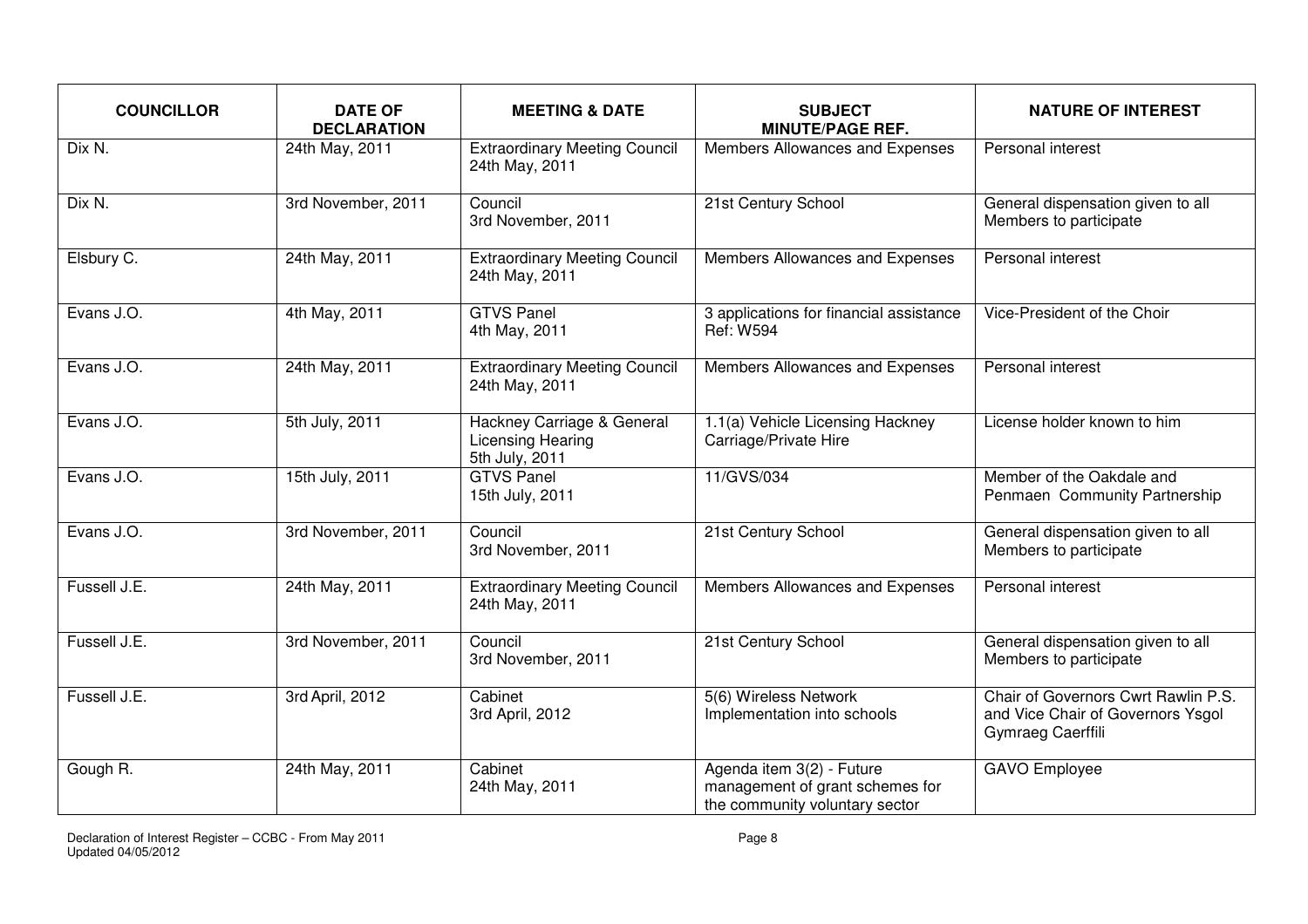| <b>COUNCILLOR</b> | <b>DATE OF</b><br><b>DECLARATION</b> | <b>MEETING &amp; DATE</b>                              | <b>SUBJECT</b><br><b>MINUTE/PAGE REF.</b>                                                      | <b>NATURE OF INTEREST</b>                                                           |
|-------------------|--------------------------------------|--------------------------------------------------------|------------------------------------------------------------------------------------------------|-------------------------------------------------------------------------------------|
|                   |                                      |                                                        |                                                                                                |                                                                                     |
| Gough R.          | 18th October, 2011                   | Cabinet<br>18th October, 2011                          | Development of a regional<br>brockerage hub for high cost<br>packages of care - Adult Services | Family members receive care -<br>personal, but not prejudicial interest             |
| Gough R.W.        | 24th May, 2011                       | <b>Extraordinary Meeting Council</b><br>24th May, 2011 | Members Allowances and Expenses                                                                | Personal interest                                                                   |
| Gough R.W.        | 5th July, 2011                       | Cabinet<br>5th July, 2011                              | 3(5) Domiciliary Care Services                                                                 | Mother receiving care                                                               |
| Gough R.W.        | 2nd August, 2011                     | Cabinet<br>2nd August, 2011                            | 4(2) Nelson Boys and Girls Club                                                                | Council Ref GAVO                                                                    |
| Gough R.W.        | 20th September, 2011                 | Cabinet<br>20th September, 2011                        | $3(4)$ response to the communities first<br>consultation                                       | <b>Works for GAVO</b>                                                               |
| Gough R.W.        | 3rd November, 2011                   | Council<br>3rd November, 2011                          | 21st Century School                                                                            | General dispensation given to all<br>Members to participate                         |
| Gough R.W.        | 13th December, 2011                  | Cabinet<br>13th December, 2011                         | 3(3) Communities First Consultation                                                            | <b>Employed by GAVO</b>                                                             |
| Gough R.W.        | 3rd April, 2012                      | Cabinet<br>3rd April, 2012                             | 5(4) Asset Management Capital<br>Strategy 2012/13                                              | Chairman of Management<br>Committee, Llanbradach Community<br>Council               |
| Gray D.M.         | 24th May, 2011                       | <b>Extraordinary Meeting Council</b><br>24th May, 2011 | Members Allowances and Expenses                                                                | Personal interest                                                                   |
| Hardacre D.       | 17th January, 2012                   | Council<br>17th January, 2012                          | 3(1) Housing Stock Transfer                                                                    | As he attends the Fochriw and<br>Pentwyn Residents Group in an<br>advisory capacity |
| Hardacre D.T.     | 24th May, 2011                       | <b>Extraordinary Meeting Council</b><br>24th May, 2011 | Members Allowances and Expenses                                                                | Personal interest                                                                   |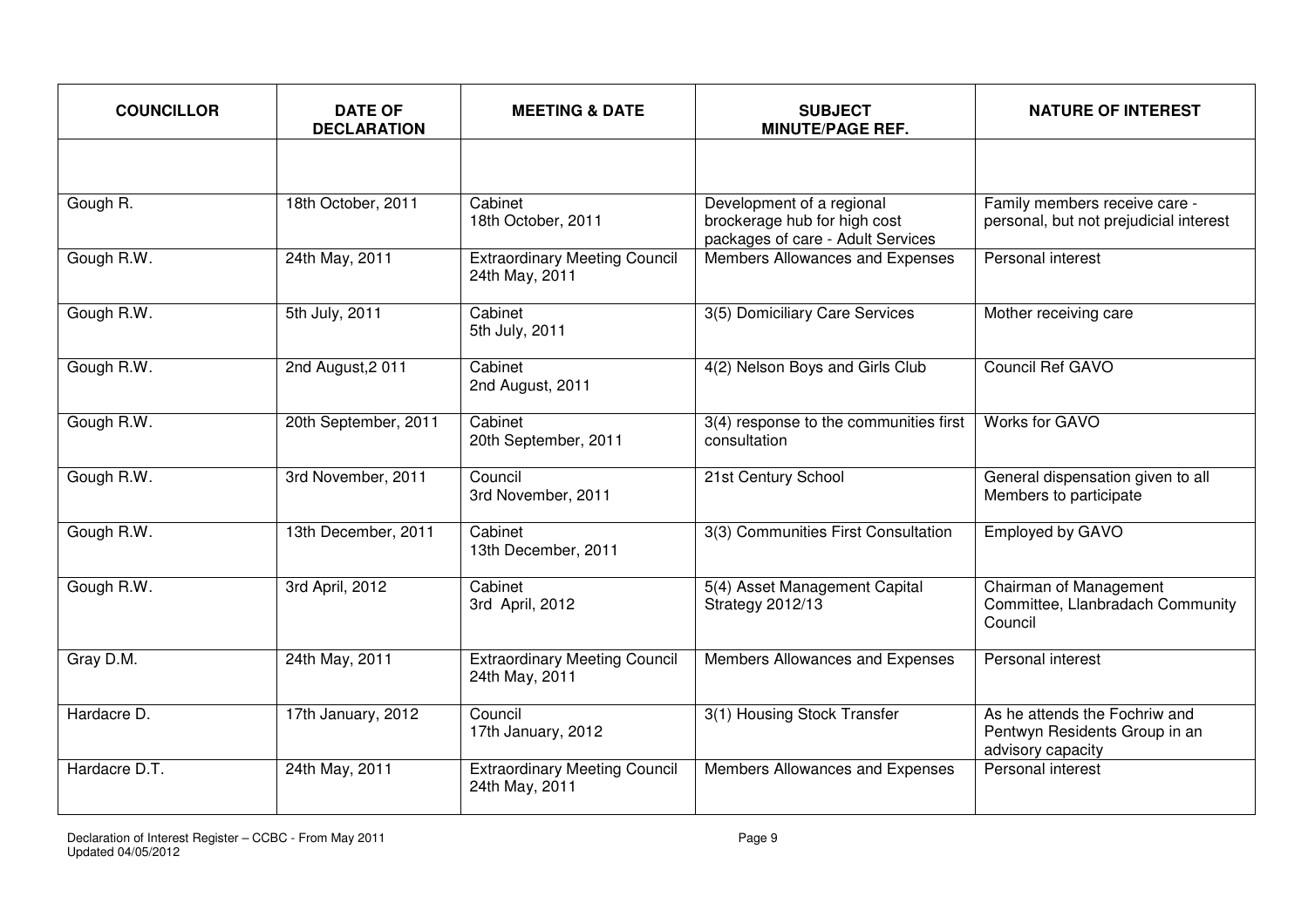| <b>COUNCILLOR</b> | <b>DATE OF</b><br><b>DECLARATION</b> | <b>MEETING &amp; DATE</b>                                             | <b>SUBJECT</b><br><b>MINUTE/PAGE REF.</b>               | <b>NATURE OF INTEREST</b>                                    |
|-------------------|--------------------------------------|-----------------------------------------------------------------------|---------------------------------------------------------|--------------------------------------------------------------|
| Hardacre D.T.     | 3rd November, 2011                   | Council<br>3rd November, 2011                                         | 21st Century School                                     | General dispensation given to all<br>Members to participate  |
| Higgs A.          | 27th October, 2011                   | Reconvened meeting of<br>Council<br>27th October, 2011                | <b>Wales Housing Quality Standard</b>                   | Personal interest as Council tenant -<br>remained            |
| Higgs A.          | 17th November, 2011                  | <b>Special Council</b><br>17th November, 2011                         | <b>Wales Housing Quality Standards</b>                  | Personal interest as Council tenant -<br>remained in Chamber |
| Higgs A.G.        | 24th May, 2011                       | <b>Extraordinary Meeting Council</b><br>24th May, 2011                | Members Allowances and Expenses                         | Personal interest                                            |
| Higgs A.G.        | 21st June, 2011                      | Council<br>21st June, 2011                                            | 2 - Housing stock transfer, the offer<br>document       | Council tenant                                               |
| Higgs A.G.        | 3rd November, 2011                   | Council<br>3rd November, 2011                                         | 21st Century School                                     | General dispensation given to all<br>Members to participate  |
| Higgs A.G.        | 7th February, 2012                   | <b>Living Environment Scrutiny</b><br>Committee<br>7th February, 2012 | 6(3) HRA Charges 2012/13                                | As a Council tenant                                          |
| Higgs A.G.        | 29th February, 2012                  | <b>Special Council</b><br>29th February, 2012                         | Housing Stock Transfer - Ballot,<br>Results, Next Steps | Personal interest as Council tenants -<br>remained and voted |
| Higgs A.G.        | 8th March, 2012                      | <b>Grants to Voluntary Sector</b><br>Panel<br>8th March, 2012         | Agenda 3(1) P11/02 New CLURV                            | He is Chairman of the Charity                                |
| Higgs A.G.        | 8th March, 2012                      | <b>Grants to Voluntary Sector</b><br>Panel<br>8th March, 2012         | Agenda 3(1)<br>P11/011 Homestart, Caerphilly            | As he is on the Committee                                    |
| Higgs. A.         | 11th October, 2011                   | Council<br>11th October, 2011                                         | $5(2)$ WHQS                                             | Personal and prejudicial as a member<br>of Shadow Board      |
| Hobbs C.          | 24th May, 2011                       | <b>Extraordinary Meeting Council</b><br>24th May, 2011                | Members Allowances and Expenses                         | Personal interest                                            |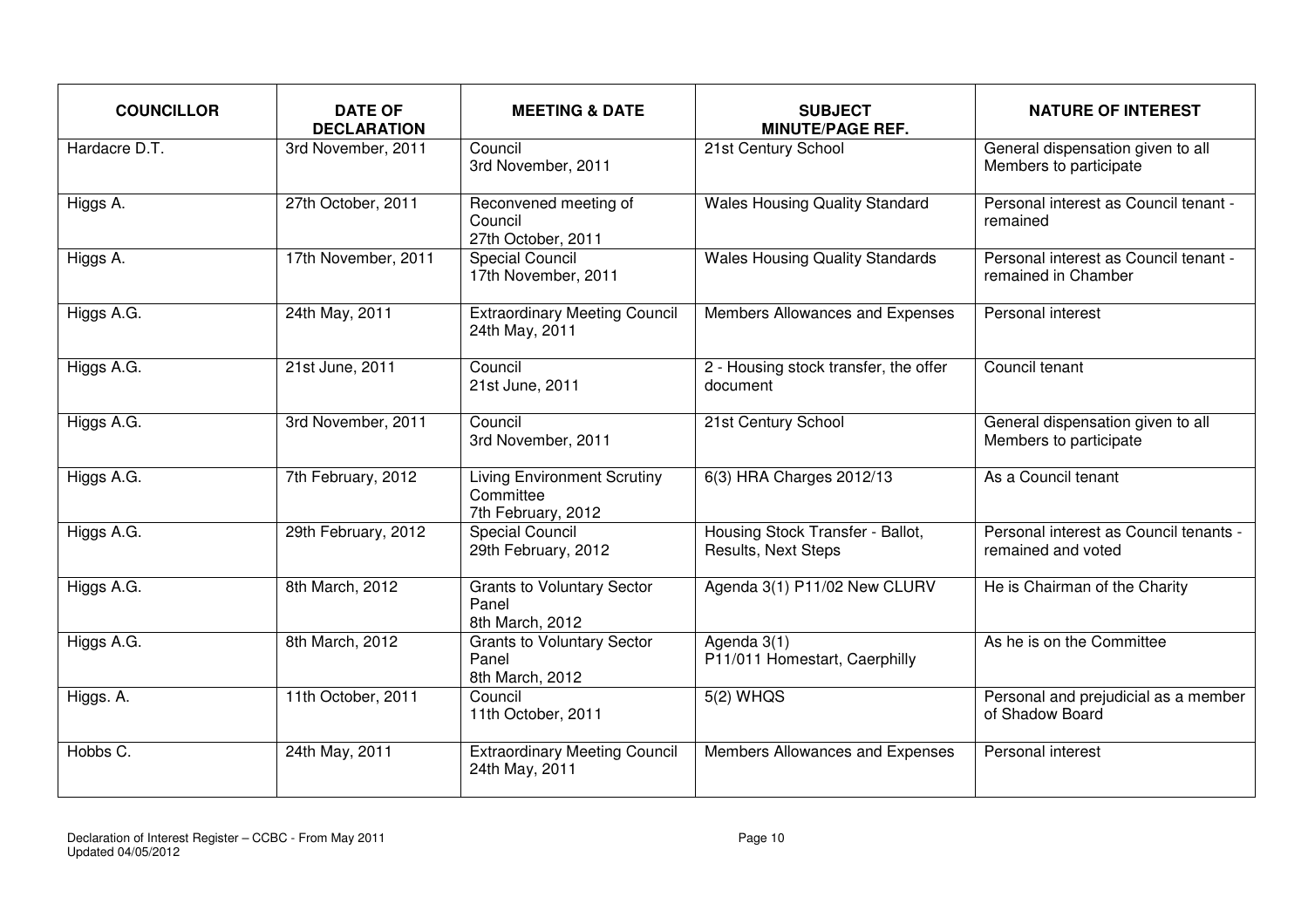| <b>COUNCILLOR</b> | <b>DATE OF</b><br><b>DECLARATION</b> | <b>MEETING &amp; DATE</b>                                     | <b>SUBJECT</b><br><b>MINUTE/PAGE REF.</b> | <b>NATURE OF INTEREST</b>                                                                       |
|-------------------|--------------------------------------|---------------------------------------------------------------|-------------------------------------------|-------------------------------------------------------------------------------------------------|
| Hobbs C.          | 3rd November, 2011                   | Council<br>3rd November, 2011                                 | 21st Century School                       | General dispensation given to all<br>Members to participate                                     |
| Hughes G.         | 15th July, 2011                      | <b>GTVS Panel</b><br>15th July, 2011                          | <b>WCF003</b>                             | Member of Glan-Y-Nant and Tir-y-<br>Berth Communities First Partnership                         |
| Hughes G.         | 15th July, 2011                      | <b>GTVS Panel</b><br>15th July, 2011                          | WCF010                                    | Attends the Church of St. Cattwg                                                                |
| Hughes G.J.       | 24th May, 2011                       | <b>Extraordinary Meeting Council</b><br>24th May, 2011        | Members Allowances and Expenses           | Personal interest                                                                               |
| Hughes L.         | 24th May, 2011                       | <b>Extraordinary Meeting Council</b><br>24th May, 2011        | Members Allowances and Expenses           | Personal interest                                                                               |
| Hughes L.         | 19th July, 2011                      | P & R Scrutiny Committee<br>19th July, 2011                   | 6(1) Community Cohesion Fund<br>2010/11   | Personal interest, member of<br>VALREC who are actively involved<br>with Community Partnerships |
| Hughes L.         | 3rd November, 2011                   | Council<br>3rd November, 2011                                 | 21st Century School                       | General dispensation given to all<br>Members to participate                                     |
| James K.          | 24th May, 2011                       | <b>Extraordinary Meeting Council</b><br>24th May, 2011        | Members Allowances and Expenses           | Personal interest                                                                               |
| James K.          | 3rd November, 2011                   | Council<br>3rd November, 2011                                 | 21st Century School                       | General dispensation given to all<br>Members to participate                                     |
| James K.          | 8th March, 2012                      | <b>Grants to Voluntary Sector</b><br>Panel<br>8th March, 2012 | Agenda 3(1) GC009, Cwmcarn OAP            | Trustee of the Association                                                                      |
| James M.P.        | 24th May, 2011                       | <b>Extraordinary Meeting Council</b><br>24th May, 2011        | Members Allowances and Expenses           | Personal interest                                                                               |
| James M.P.        | 3rd November, 2011                   | Council<br>3rd November, 2011                                 | 21st Century School                       | General dispensation given to all<br>Members to participate                                     |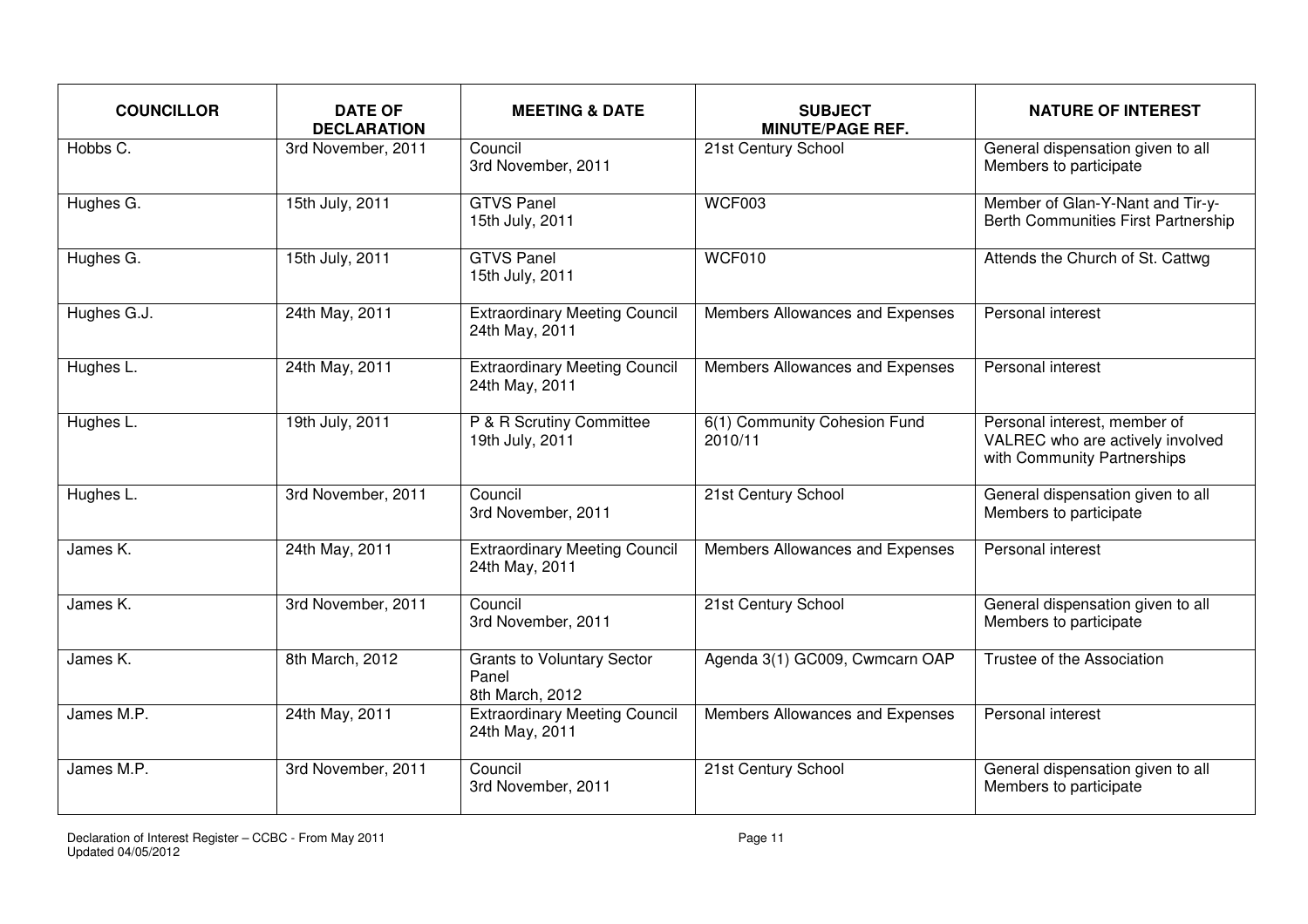| <b>COUNCILLOR</b> | <b>DATE OF</b><br><b>DECLARATION</b> | <b>MEETING &amp; DATE</b>                                                                                       | <b>SUBJECT</b><br><b>MINUTE/PAGE REF.</b>                                                 | <b>NATURE OF INTEREST</b>                                                             |
|-------------------|--------------------------------------|-----------------------------------------------------------------------------------------------------------------|-------------------------------------------------------------------------------------------|---------------------------------------------------------------------------------------|
| Jenkins S.        | 24th May, 2011                       | <b>Extraordinary Meeting Council</b><br>24th May, 2011                                                          | Members Allowances and Expenses                                                           | Personal interest                                                                     |
| Jenkins S.        | 18th April, 2012                     | <b>Hackney Carriages Private</b><br>Hire and General Licensing<br><b>Hearings Committee</b><br>18th April, 2012 | 2 Street Trading Consent                                                                  | Applicant is a family member on his<br>wife's side.                                   |
| Jenkins V.        | 24th May, 2011                       | <b>Extraordinary Meeting Council</b><br>24th May, 2011                                                          | Members Allowances and Expenses                                                           | Personal interest                                                                     |
| Jenkins V.        | 3rd November, 2011                   | Council<br>3rd November, 2011                                                                                   | 21st Century School                                                                       | General dispensation given to all<br>Members to participate                           |
| Jones G.          | 24th May, 2011                       | <b>Extraordinary Meeting Council</b><br>24th May, 2011                                                          | Members Allowances and Expenses                                                           | Personal interest                                                                     |
| Jones G.          | 19th July, 2011                      | P & R Scrutiny Committee<br>19th July, 2011                                                                     | 6(1) Community Cohesion Fund<br>2010/11                                                   | Personal interest member of<br><b>Community Partnership</b>                           |
| Jones G.          | 11th October, 2011                   | Council<br>11th October, 2011                                                                                   | 5(2) WHQS                                                                                 | Personal interest as Secretary of<br>Phillipstown Resident Association                |
| Jones G.          | 27th October, 2011                   | Reconvened meeting of<br>Council<br>27th October, 2011                                                          | <b>Wales Housing Quality Standard</b>                                                     | Personal interest as president of<br>Phillipstown Residents Association -<br>Remained |
| Jones G.          | 3rd November, 2011                   | Council<br>3rd November, 2011                                                                                   | 21st Century School                                                                       | General dispensation given to all<br>Members to participate                           |
| Jones G.          | 15th November, 2011                  | <b>Policy &amp; Resources Scrutiny</b><br>Committee<br>15th November, 2011                                      | 6(3) Update on progress of SLA's<br>held with policy unit with voluntary<br>organisations | As employee of GAVO                                                                   |
| Jones G.          | 17th November, 2011                  | Special Council 2011<br>17th November, 2011                                                                     | <b>Wales Housing Quality Standards</b>                                                    | Personal interest as secretary of<br>Phillipstown Residents Association -<br>remained |
| Jones G.          | 17th January, 2012                   | Council<br>17th January, 2012                                                                                   | 3(1) Housing Stock Transfer                                                               | As secretary of Phillipstown Resident<br>Association                                  |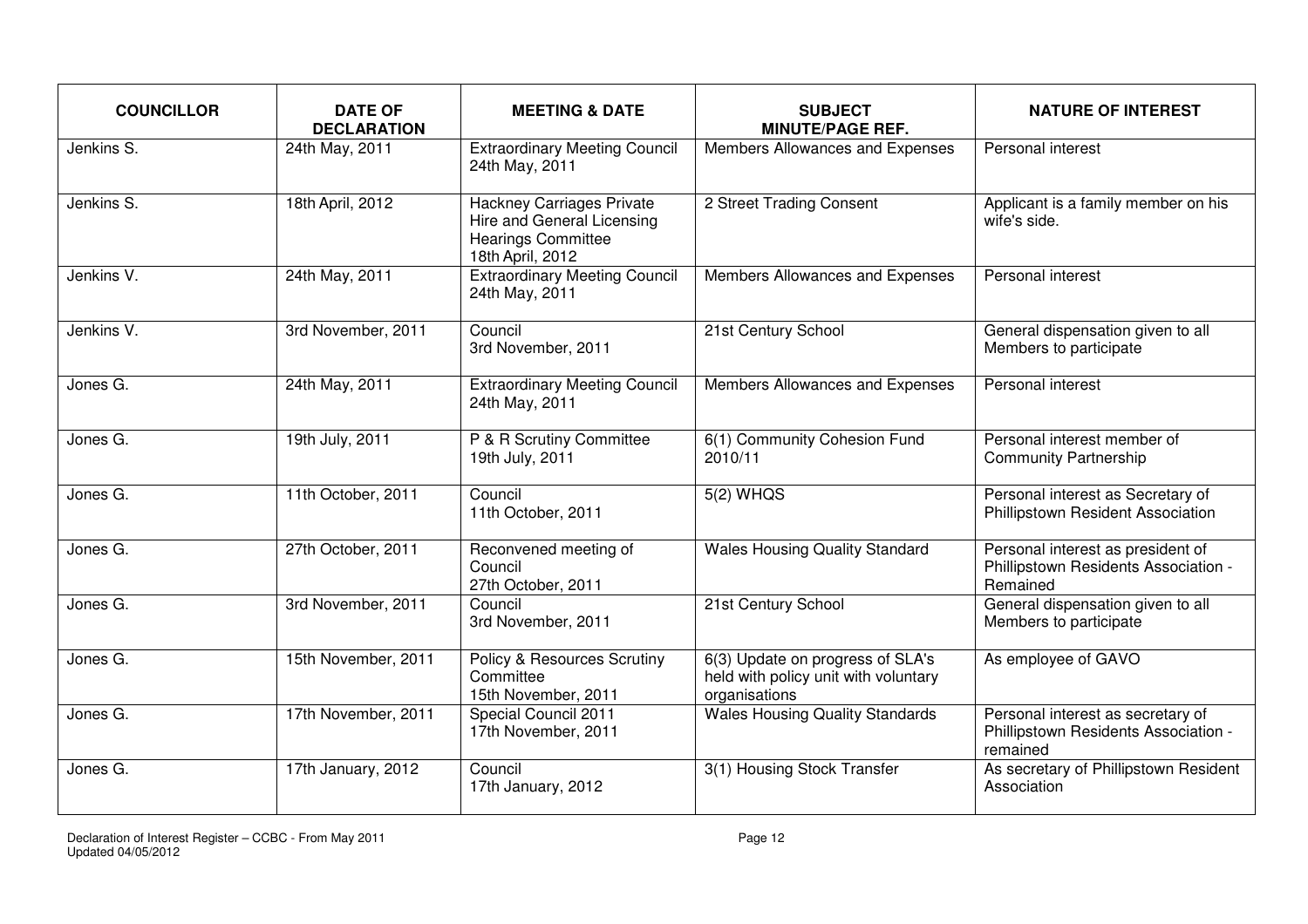| <b>COUNCILLOR</b> | <b>DATE OF</b><br><b>DECLARATION</b> | <b>MEETING &amp; DATE</b>                                              | <b>SUBJECT</b><br><b>MINUTE/PAGE REF.</b>                                                                                           | <b>NATURE OF INTEREST</b>                                   |
|-------------------|--------------------------------------|------------------------------------------------------------------------|-------------------------------------------------------------------------------------------------------------------------------------|-------------------------------------------------------------|
| Jones G.          | 29th February, 2012                  | <b>Special Council</b><br>29th February, 2012                          | Housing Stock Transfer - Ballot,<br>Results, Next Steps                                                                             | Secretary of Phillipstown Residents.<br>Remained and voted  |
| Jones G.          | 6th March, 2012                      | <b>Policy &amp; Resources Scrutiny</b><br>Committee<br>6th March, 2012 | 6(2) Update on SLA's held within the<br>Policy Unit with voluntary<br>organisations in the Borough, October<br>2011 to January 2012 | As GAVO employee                                            |
| Jones J.G.        | 24th May, 2011                       | <b>Extraordinary Meeting Council</b><br>24th May, 2011                 | Members Allowances and Expenses                                                                                                     | Personal interest                                           |
| Jones J.G.        | 3rd November, 2011                   | Council<br>3rd November, 2011                                          | 21st Century School                                                                                                                 | General dispensation given to all<br>Members to participate |
| Kent S.           | 24th May, 2011                       | <b>Extraordinary Meeting Council</b><br>24th May, 2011                 | Members Allowances and Expenses                                                                                                     | Personal interest                                           |
| Lloyd K.          | 24th May, 2011                       | <b>Extraordinary Meeting Council</b><br>24th May, 2011                 | Members Allowances and Expenses                                                                                                     | Personal interest                                           |
| Lloyd K.          | 7th September, 2011                  | <b>Planning Committee</b><br>7th September, 2011                       | Code 11/0438/NCC<br>Remove condition (1) of previous<br>application, Magpie Cottage, Cwm-<br>Yr-Allta, Land Tiryberth, Hengoed      | Friend of applicant                                         |
| Lloyd K.          | 13th October, 2011                   | <b>GTVS Panel</b><br>13th October, 2011                                | 2 ref WCF18 Kendon and<br>Woodfieldside Community Hall                                                                              | As he had been in communication<br>with GAVO re the group   |
| Lloyd K.          | 3rd November, 2011                   | Council<br>3rd November, 2011                                          | 21st Century School                                                                                                                 | General dispensation given to all<br>Members to participate |
| Lloyd K.          | 8th March, 2012                      | <b>Grants to Voluntary Sector</b><br>Panel<br>8th March, 2012          | Agenda 3(1) Trinant Communities<br><b>First Board</b>                                                                               | Member of the Communities First<br>Partnership              |
| Mann C.P.         | 24th May, 2011                       | <b>Extraordinary Meeting Council</b><br>24th May, 2011                 | Members Allowances and Expenses                                                                                                     | Personal interest                                           |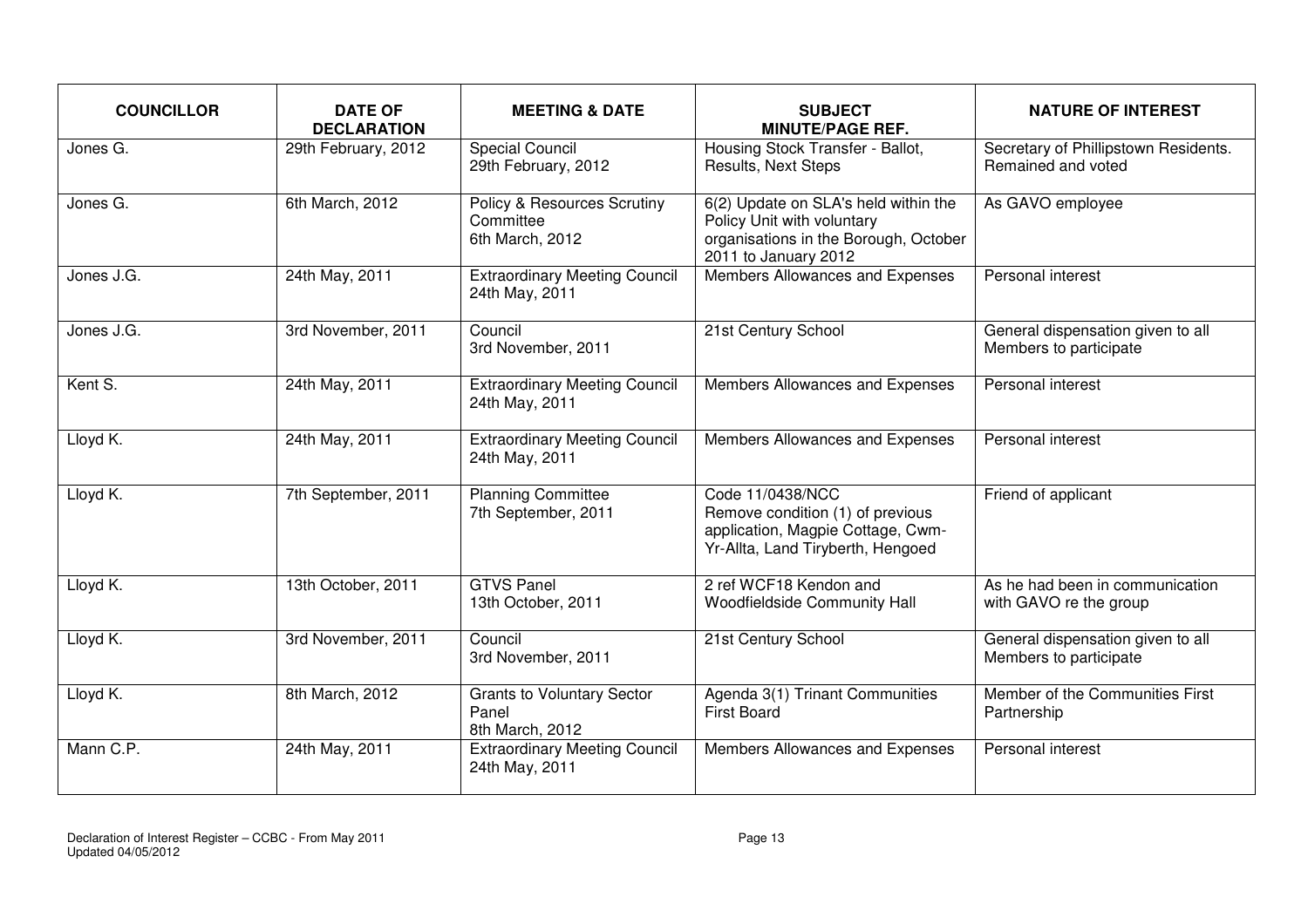| <b>COUNCILLOR</b> | <b>DATE OF</b><br><b>DECLARATION</b> | <b>MEETING &amp; DATE</b>                              | <b>SUBJECT</b><br><b>MINUTE/PAGE REF.</b>         | <b>NATURE OF INTEREST</b>                                                                |
|-------------------|--------------------------------------|--------------------------------------------------------|---------------------------------------------------|------------------------------------------------------------------------------------------|
| Mann C.P.         | 3rd November, 2011                   | Council<br>3rd November, 2011                          | 21st Century School                               | General dispensation given to all<br>Members to participate                              |
| Mann C.P.         | 20th March, 2012                     | Cabinet<br>20th March, 2012                            | 3(2) Markham Resource Centre                      | Member of the Police Authority                                                           |
| Newman M.H.       | 24th May, 2011                       | <b>Extraordinary Meeting Council</b><br>24th May, 2011 | Members Allowances and Expenses                   | Personal interest                                                                        |
| Newman M.H.       | 20th September, 2011                 | <b>Hackney Carriage Hearing</b><br>20th September 2011 | 2.1(a) Mr. P. Vernalls                            | Licence holder is known to him                                                           |
| Oliver G.         | 24th May, 2011                       | <b>Extraordinary Meeting Council</b><br>24th May, 2011 | Members Allowances and Expenses                   | Personal interest                                                                        |
| Oliver G.         | 3rd November, 2011                   | Council<br>3rd November, 2011                          | 21st Century School                               | General dispensation given to all<br>Members to participate                              |
| Oliver G.D.       | 15th July, 2011                      | <b>GTVS Panel</b><br>15th July, 2011                   | 11/GVS/03                                         | Member of the Pontlottyn Old Age<br>Pensions Association (11/GVS/022)                    |
| Parker M.         | 17th January, 2012                   | Council<br>17th January, 2012                          | 3(1) Housing Stock Transfer                       | As Member of Shadow Board                                                                |
| Parker M.G.       | 24th May, 2011                       | <b>Extraordinary Meeting Council</b><br>24th May, 2011 | Members Allowances and Expenses                   | <b>Personal interest</b>                                                                 |
| Parker M.G.       | 21st June, 2011                      | Council<br>21st June, 2011                             | 2 - Housing stock transfer, the offer<br>document | Personal and prejudicial. Sit on<br>Shadow Board.                                        |
| Parker M.G.       | 11th October, 2011                   | Council<br>11th October, 2011                          | $5(2)$ WHQS                                       | Personal and prejudicial as a member<br>of Shadow Board                                  |
| Parker M.G.       | 27th October, 2011                   | Reconvened meeting of<br>Council<br>27th October, 2011 | <b>Wales Quality Standard</b>                     | Personal and prejudicial Members of<br>the Castell Mynydd Shadow Board -<br>left Chamber |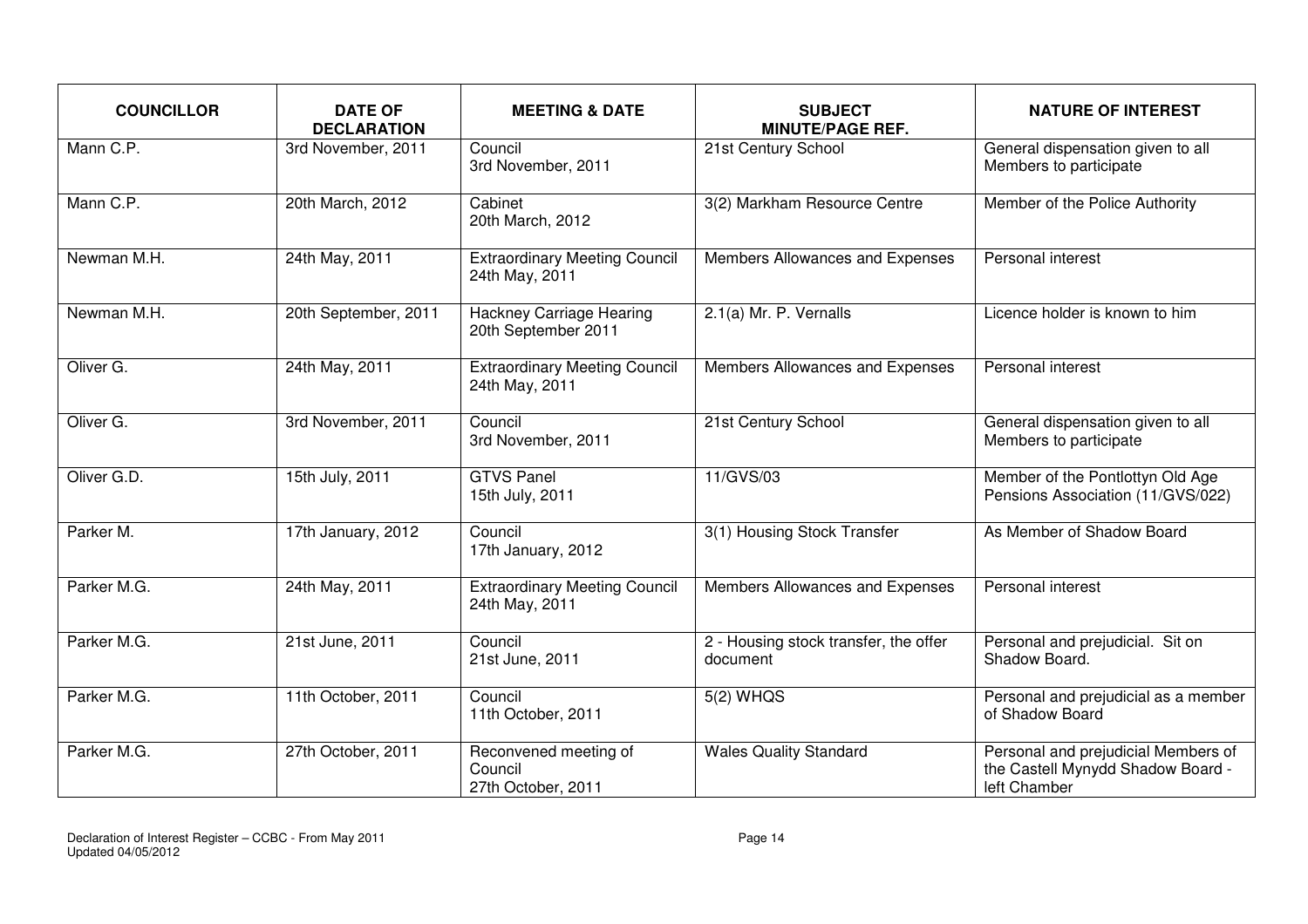| <b>COUNCILLOR</b> | <b>DATE OF</b><br><b>DECLARATION</b> | <b>MEETING &amp; DATE</b>                              | <b>SUBJECT</b><br><b>MINUTE/PAGE REF.</b>         | <b>NATURE OF INTEREST</b>                                                                |
|-------------------|--------------------------------------|--------------------------------------------------------|---------------------------------------------------|------------------------------------------------------------------------------------------|
| Parker M.G.       | 3rd November, 2011                   | Council<br>3rd November, 2011                          | 21st Century School                               | General dispensation given to all<br>Members to participate                              |
| Parker M.G.       | 17th November, 2011                  | <b>Special Council</b><br>17th November, 2011          | <b>Wales Housing Quality Standards</b>            | Personal and prejudicial as Member<br>of the Shadow Board                                |
| Passmore R.       | 24th May, 2011                       | <b>Extraordinary Meeting Council</b><br>24th May, 2011 | Members Allowances and Expenses                   | Personal interest                                                                        |
| Passmore R.       | 17th January, 2012                   | Council<br>17th January, 2012                          | 3(1) Housing Stock Transfer                       | As a Member of Ty-Sign Resident<br>Association                                           |
| Poole D.          | 17th January, 2012                   | Council<br>17th January, 2012                          | 3(1) Housing Stock Transfer                       | As Member of Shadow Board                                                                |
| Poole D.V.        | 24th May, 2011                       | <b>Extraordinary Meeting Council</b><br>24th May, 2011 | Members Allowances and Expenses                   | Personal interest                                                                        |
| Poole D.V.        | 21st June, 2011                      | Council<br>21st June, 2011                             | 2 - Housing stock transfer, the offer<br>document | Personal and prejudicial. Sit on<br>Shadow Board                                         |
| Poole D.V.        | 11th October, 2011                   | Council<br>11th October, 2011                          | $5(2)$ WHQS                                       | Personal and prejudicial as a member<br>of Shadow Board                                  |
| Poole D.V.        | 27th October, 2011                   | Reconvened meeting of<br>Council<br>27th October, 2011 | <b>Wales Quality Standard</b>                     | Personal and prejudicial Members of<br>the Castell Mynydd Shadow Board -<br>left Chamber |
| Poole D.V.        | 17th November, 2011                  | Special Council<br>17th November, 2011                 | <b>Wales Housing Quality Standards</b>            | Personal and prejudicial as Member<br>of the Shadow Board                                |
| Potter R.         | 24th May, 2011                       | <b>Extraordinary Meeting Council</b><br>24th May, 2011 | Members Allowances and Expenses                   | Personal interest                                                                        |
| Potter R.         | 3rd November, 2011                   | Council<br>3rd November, 2011                          | 21st Century School                               | General dispensation given to all<br>Members to participate                              |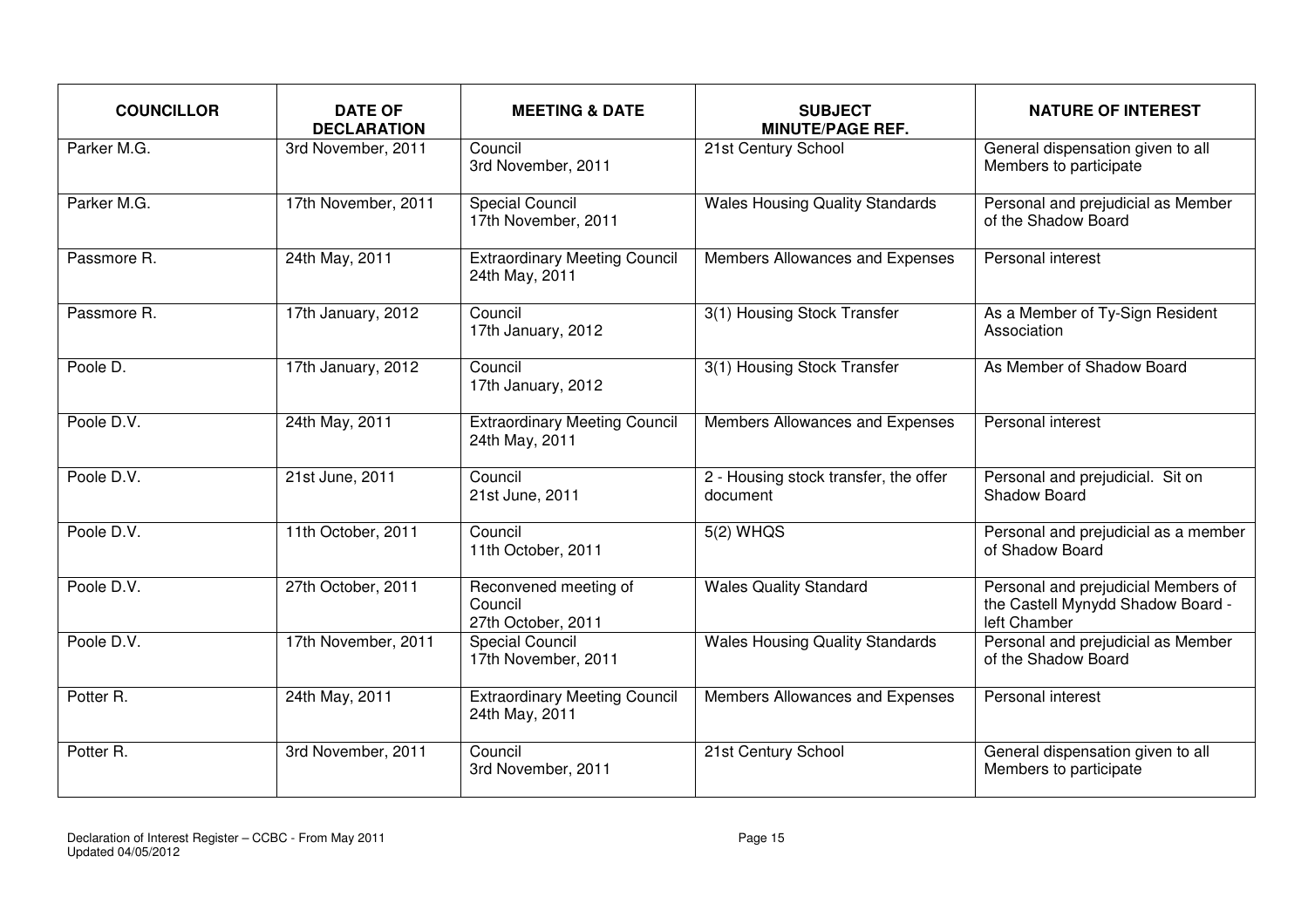| <b>COUNCILLOR</b> | <b>DATE OF</b><br><b>DECLARATION</b> | <b>MEETING &amp; DATE</b>                              | <b>SUBJECT</b><br><b>MINUTE/PAGE REF.</b> | <b>NATURE OF INTEREST</b>                                   |
|-------------------|--------------------------------------|--------------------------------------------------------|-------------------------------------------|-------------------------------------------------------------|
| Preece D.W.R.     | 24th May, 2011                       | <b>Extraordinary Meeting Council</b><br>24th May, 2011 | Members Allowances and Expenses           | Personal interest                                           |
| Preece D.W.R.     | 3rd November, 2011                   | Council<br>3rd November, 2011                          | 21st Century School                       | General dispensation given to all<br>Members to participate |
| Presley K.        | 24th May, 2011                       | <b>Extraordinary Meeting Council</b><br>24th May, 2011 | Members Allowances and Expenses           | Personal interest                                           |
| Prew M.J.         | 24th May, 2011                       | <b>Extraordinary Meeting Council</b><br>24th May, 2011 | Members Allowances and Expenses           | Personal interest                                           |
| Prew M.J.         | 3rd November, 2011                   | Council<br>3rd November, 2011                          | 21st Century School                       | General dispensation given to all<br>Members to participate |
| Prew M.J.         | 3rd November, 2011                   | <b>Special Council</b><br>3rd November, 2011           | Exempt, Bedwas Rugby Club                 | The Director of rugby is known to him                       |
| Prew M.J.         | 29th February, 2012                  | <b>Special Council</b><br>29th February, 2012          | Exempt item - Bedwas Rugby Club           | Director of Rugby known to him - left                       |
| Price D.          | 24th May, 2011                       | <b>Extraordinary Meeting Council</b><br>24th May, 2011 | Members Allowances and Expenses           | Personal interest                                           |
| Price D.          | 3rd November, 2011                   | Council<br>3rd November, 2011                          | 21st Century School                       | General dispensation given to all<br>Members to participate |
| Prichard J.A.     | 2nd August, 2011                     | Cabinet<br>2nd August, 2011                            | 4(2) Nelson Boys and Girls Club           | Council Ref GAVO                                            |
| Pritchard A.      | 10th January, 2012                   | Cabinet<br>10th January, 2012                          | 5(1) Write Off of Debts                   | Family friends                                              |
| Pritchard A.J.    | 24th May, 2011                       | <b>Extraordinary Meeting Council</b><br>24th May, 2011 | Members Allowances and Expenses           | Personal interest                                           |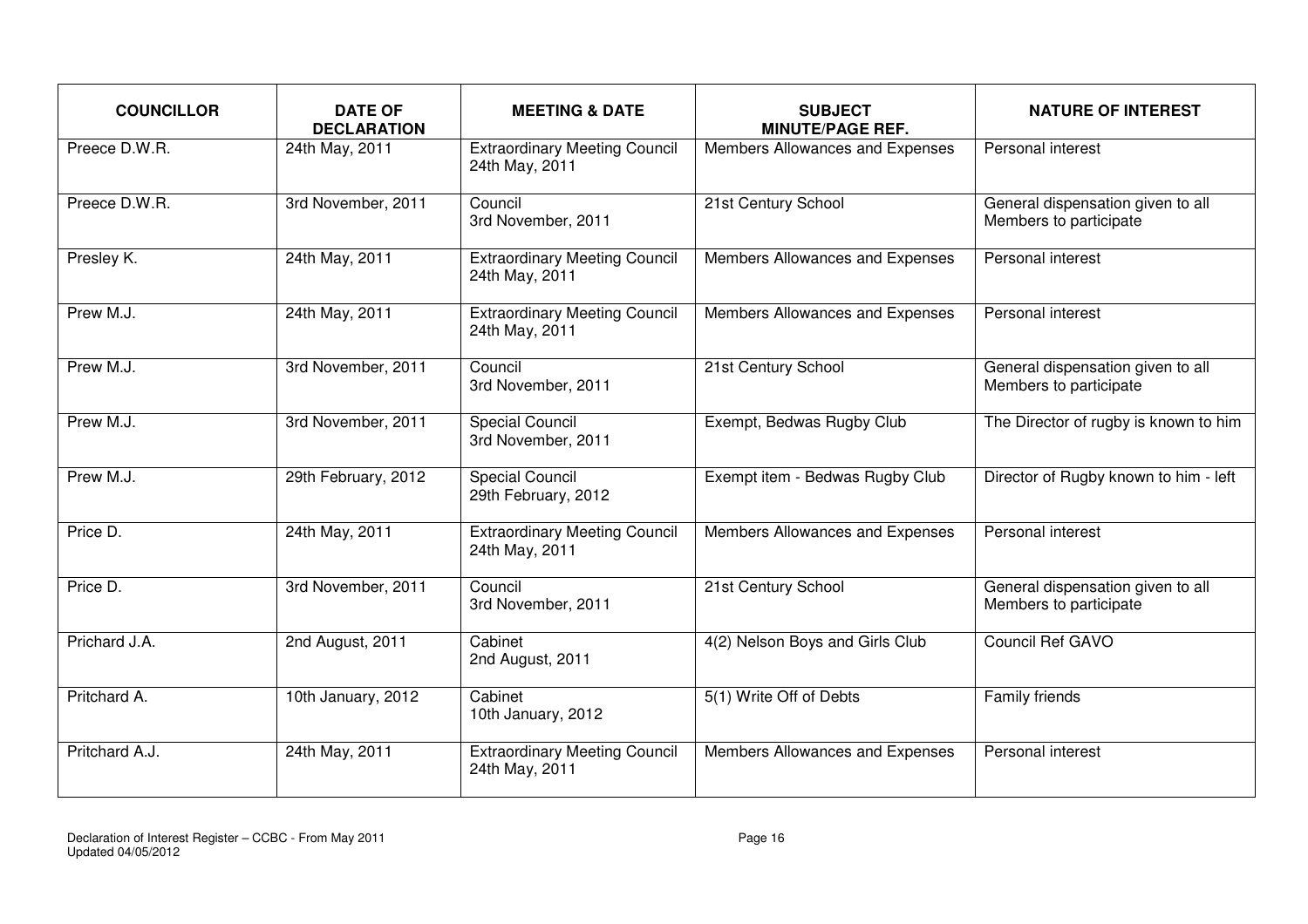| <b>COUNCILLOR</b> | <b>DATE OF</b><br><b>DECLARATION</b> | <b>MEETING &amp; DATE</b>                                     | <b>SUBJECT</b><br><b>MINUTE/PAGE REF.</b>                                                      | <b>NATURE OF INTEREST</b>                                                            |
|-------------------|--------------------------------------|---------------------------------------------------------------|------------------------------------------------------------------------------------------------|--------------------------------------------------------------------------------------|
| Pritchard A.J.    | 3rd November, 2011                   | Council<br>3rd November, 2011                                 | 21st Century School                                                                            | General dispensation given to all<br>Members to participate                          |
| Pritchard J.      | 24th May, 2011                       | Cabinet<br>24th May, 2011                                     | Agenda item 3(2) - Future<br>management of grant schemes for<br>the community voluntary sector | Council representative on GAVO                                                       |
| Pritchard J.      | 13th December, 2011                  | Cabinet<br>13th December, 2011                                | 3(3) Communities First Consultation                                                            | Treasurer of Cefn Hengoed<br>Partnership and Council<br>representative on GAVO Board |
| Pritchard J.A.    | 24th May, 2011                       | <b>Extraordinary Meeting Council</b><br>24th May, 2011        | Members Allowances and Expenses                                                                | Personal interest                                                                    |
| Pritchard J.A.    | 20th September, 2011                 | Cabinet<br>20th September, 2011                               | 3(4) response to the communities first<br>consultation                                         | On GAVO board                                                                        |
| Pritchard J.A.    | 3rd November, 2011                   | Council<br>3rd November, 2011                                 | 21st Century School                                                                            | General dispensation given to all<br>Members to participate                          |
| Pritchard J.A.    | 8th March, 2012                      | <b>Grants to Voluntary Sector</b><br>Panel<br>8th March, 2012 | Agenda 3(1)<br>The Youth Centre, Cefn Hengoed                                                  | She submitted the application on the<br>youth centre's behalf                        |
| Pritchard J.A.    | 8th March, 2012                      | <b>Grants to Voluntary Sector</b><br>Panel<br>8th March, 2012 | Agenda 3(1)<br>P/1/032 - Arthritis care                                                        | She attended their annual dinner                                                     |
| Pugh R.J.         | 24th May, 2011                       | <b>Extraordinary Meeting Council</b><br>24th May, 2011        | Members Allowances and Expenses                                                                | <b>Personal interest</b>                                                             |
| Rees D.           | 24th May, 2011                       | <b>Extraordinary Meeting Council</b><br>24th May, 2011        | Members Allowances and Expenses                                                                | Personal interest                                                                    |
| Rees D.           | 11th October, 2011                   | Council<br>11th October, 2011                                 | 5(2) WHQS                                                                                      | Personal and prejudicial as a member<br>of Shadow Board                              |
| Rees D.           | 3rd November, 2011                   | Council<br>3rd November, 2011                                 | 21st Century School                                                                            | General dispensation given to all<br>Members to participate                          |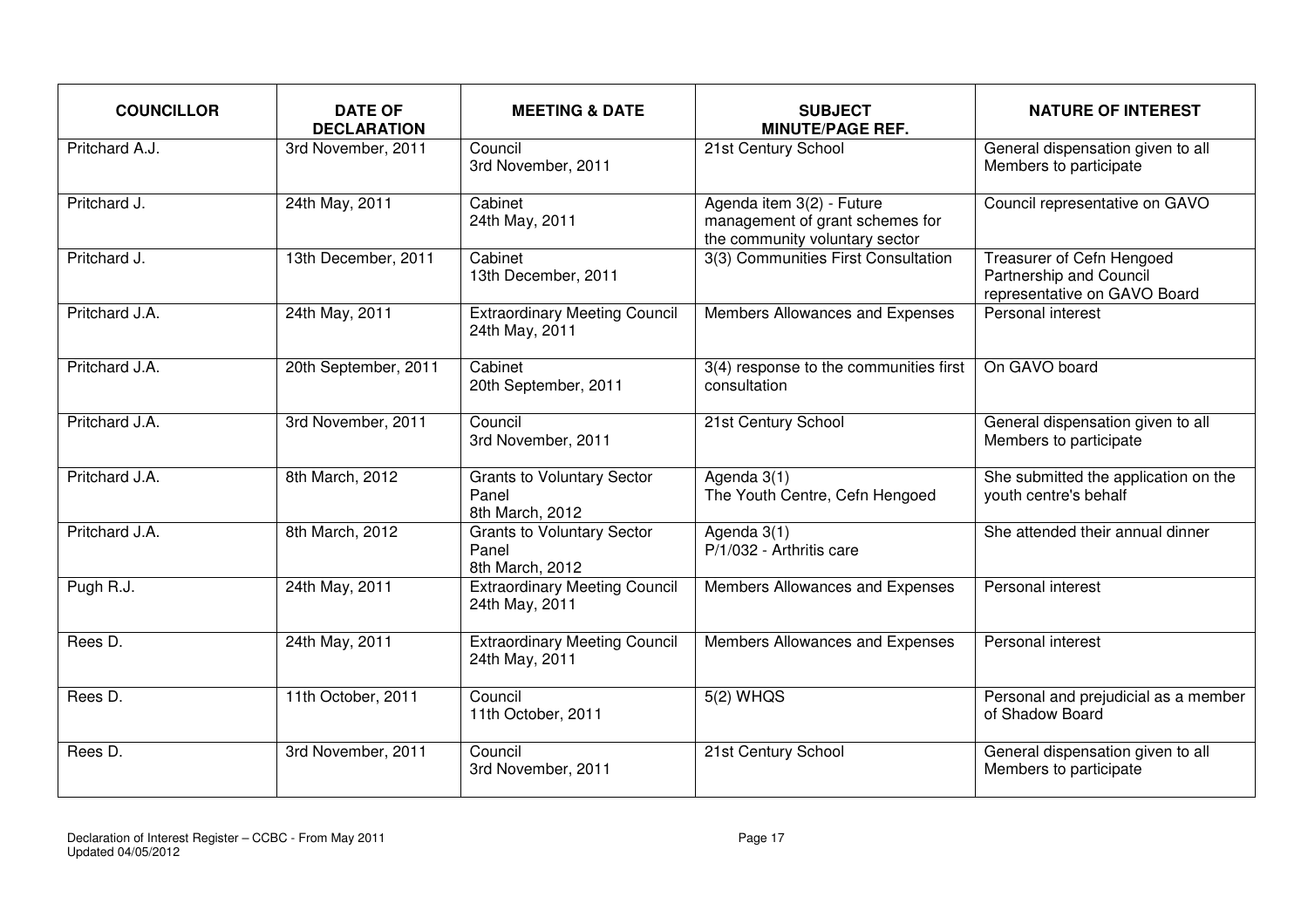| <b>COUNCILLOR</b>     | <b>DATE OF</b><br><b>DECLARATION</b> | <b>MEETING &amp; DATE</b>                                                  | <b>SUBJECT</b><br><b>MINUTE/PAGE REF.</b>                                                                                           | <b>NATURE OF INTEREST</b>                                    |
|-----------------------|--------------------------------------|----------------------------------------------------------------------------|-------------------------------------------------------------------------------------------------------------------------------------|--------------------------------------------------------------|
| Rees $\overline{D}$ . | 17th January, 2012                   | Council<br>17th January, 2012                                              | 3(1) Housing Stock Transfer                                                                                                         | As Member of Shadow Board                                    |
| Rees D.               | 4th April, 2012                      | <b>Education for Life Scrutiny</b><br>Committee<br>4th April, 2012         | 5(3) CCYPP - Families First                                                                                                         | Works with Advocacy Services in<br><b>Blaenau Gwent</b>      |
| Rees L.               | 3rd August, 2011                     | <b>Planning Committee</b><br>3rd August, 2011                              | 11/0427/COU - Nomads Cycling<br>Club, New Tredegar                                                                                  | President of the Cycling Club                                |
| Rees L.R.             | 24th May, 2011                       | <b>Extraordinary Meeting Council</b><br>24th May, 2011                     | Members Allowances and Expenses                                                                                                     | Personal interest                                            |
| Rees L.R.             | 3rd November, 2011                   | Council<br>3rd November, 2011                                              | 21st Century School                                                                                                                 | General dispensation given to all<br>Members to participate  |
| Reynolds K.V.         | 24th May, 2011                       | <b>Extraordinary Meeting Council</b><br>24th May, 2011                     | Members Allowances and Expenses                                                                                                     | Personal interest                                            |
| Reynolds K.V.         | 19th July, 2011                      | P & R Scrutiny Committee<br>19th July, 2011                                | 6(1) Community Cohesion Fund<br>2010/11                                                                                             | Personal interest member of<br><b>Community Partnership</b>  |
| Reynolds K.V.         | 3rd November, 2011                   | Council<br>3rd November, 2011                                              | 21st Century School                                                                                                                 | General dispensation given to all<br>Members to participate  |
| Reynolds K.V.         | 15th November, 2011                  | <b>Policy &amp; Resources Scrutiny</b><br>Committee<br>15th November, 2011 | 6(3) Update on progress of SLA's<br>held with policy unit with voluntary<br>organisations                                           | As nominated trustee of CAB                                  |
| Reynolds K.V.         | 6th March, 2012                      | <b>Policy &amp; Resources Scrutiny</b><br>6th March, 2012                  | 6(2) Update on SLA's held within the<br>Policy Unit with Voluntary<br>Organisations in the borough,<br>October 2011 to January 2012 | As nominated Trustee of Caerphilly<br>Citizens Advice Bureau |
| Roberts J.E.          | 24th May, 2011                       | <b>Extraordinary Meeting Council</b><br>24th May, 2011                     | Members Allowances and Expenses                                                                                                     | Personal interest                                            |
| Roberts J.E.          | 4th April, 2012                      | <b>Education for Life Scrutiny</b><br>Committee<br>4th April, 2012         | 5(3) CCYPP - Families First                                                                                                         | Associated with St. Cenydd Youth<br>Drop In Centre           |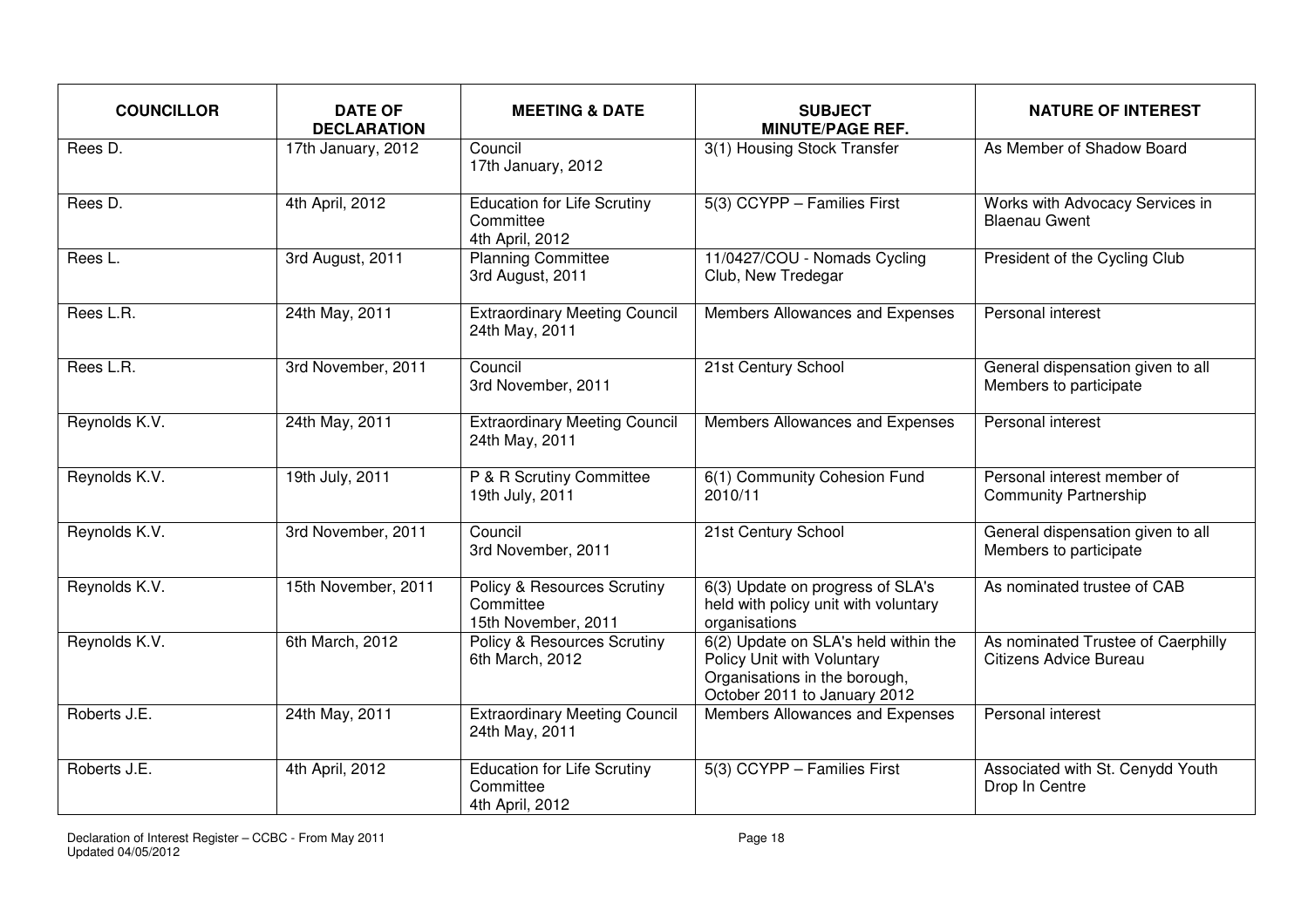| <b>COUNCILLOR</b> | <b>DATE OF</b><br><b>DECLARATION</b> | <b>MEETING &amp; DATE</b>                              | <b>SUBJECT</b><br><b>MINUTE/PAGE REF.</b>                                         | <b>NATURE OF INTEREST</b>                                   |
|-------------------|--------------------------------------|--------------------------------------------------------|-----------------------------------------------------------------------------------|-------------------------------------------------------------|
| Sargent M.E.      | 24th May, 2011                       | <b>Extraordinary Meeting Council</b><br>24th May, 2011 | Members Allowances and Expenses                                                   | Personal interest                                           |
| Sargent M.E.      | 2nd November, 2011                   | <b>Planning Committee</b><br>2nd November, 2011        | 11/0494/LA - Former Caerphilly<br>Social Services Site, Penyrheol                 | Having previously supported the site,<br>felt closed mind   |
| Sargent M.E.      | 3rd November, 2011                   | Council<br>3rd November, 2011                          | 21st Century School                                                               | General dispensation given to all<br>Members to participate |
| Simmonds G.D.     | 3rd November, 2011                   | Council<br>3rd November, 2011                          | 21st Century School                                                               | General dispensation given to all<br>Members to participate |
| Simmonds G.E.     | 24th May, 2011                       | <b>Extraordinary Meeting Council</b><br>24th May, 2011 | Members Allowances and Expenses                                                   | Personal interest                                           |
| Smallman K.       | 24th May, 2011                       | <b>Extraordinary Meeting Council</b><br>24th May, 2011 | Members Allowances and Expenses                                                   | Personal interest                                           |
| Smallman K.       | 3rd November, 2011                   | Council<br>3rd November, 2011                          | 21st Century School                                                               | General dispensation given to all<br>Members to participate |
| Taylor J.         | 24th May, 2011                       | <b>Extraordinary Meeting Council</b><br>24th May, 2011 | Members Allowances and Expenses                                                   | Personal interest                                           |
| Taylor J.         | 8th June, 2011                       | <b>Planning Committee</b><br>8th June, 2011            | 11/0032/COU - Change use - unit to<br>dance studio - Western Industrial<br>Estate | Applicant known to him                                      |
| Taylor J.         | 19th July, 2011                      | P & R Scrutiny Committee<br>19th July, 2011            | 6(1) Community Cohesion Fund<br>2010/11                                           | Personal interest member of<br><b>Community Partnership</b> |
| Taylor J.         | 3rd November, 2011                   | Council<br>3rd November, 2011                          | 21st Century School                                                               | General dispensation given to all<br>Members to participate |
| Toomber B.M.      | 3rd November, 2011                   | Council<br>3rd November, 2011                          | 21st Century School                                                               | General dispensation given to all<br>Members to participate |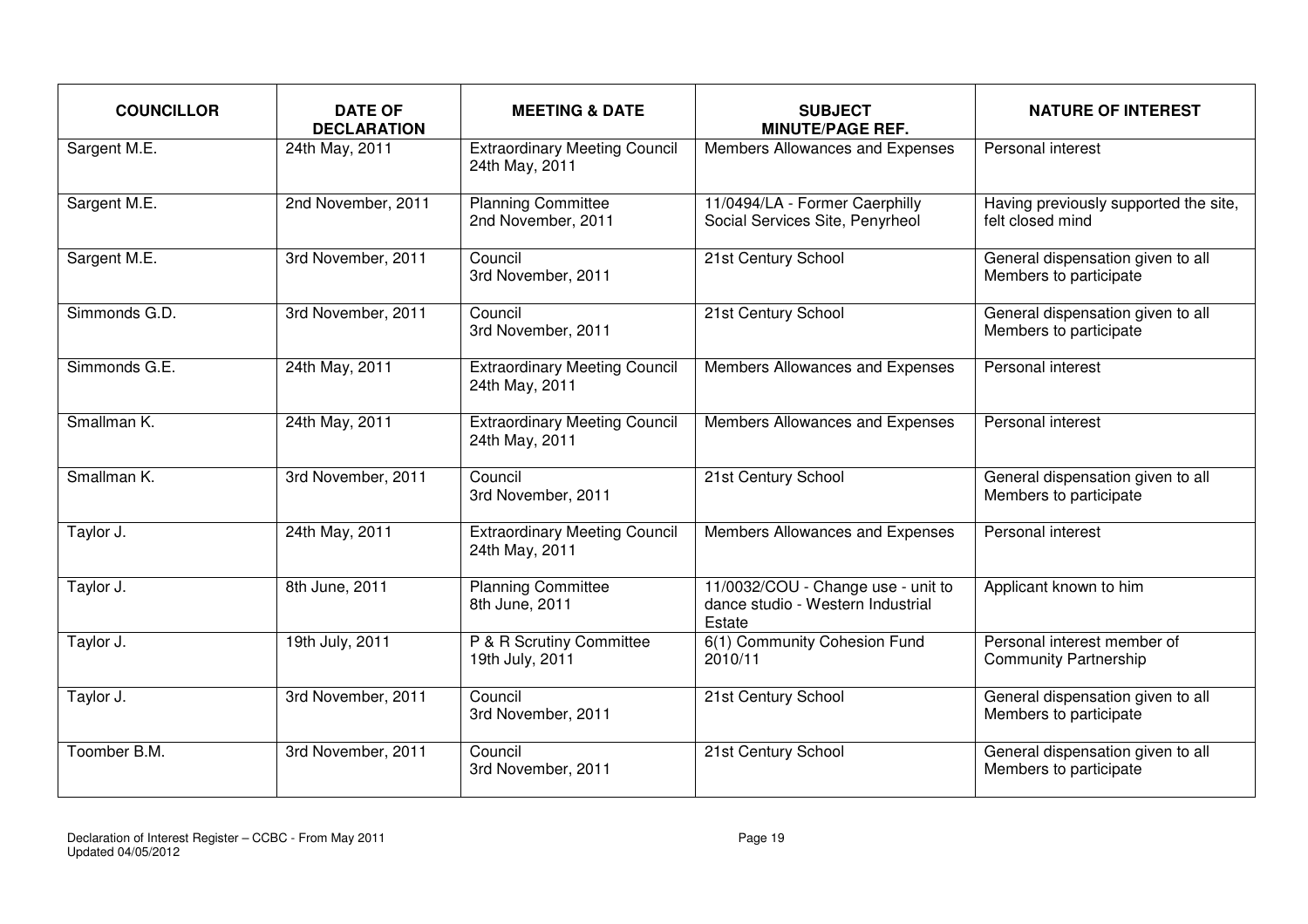| <b>COUNCILLOR</b> | <b>DATE OF</b><br><b>DECLARATION</b> | <b>MEETING &amp; DATE</b>                              | <b>SUBJECT</b><br><b>MINUTE/PAGE REF.</b>                                                                  | <b>NATURE OF INTEREST</b>                                   |
|-------------------|--------------------------------------|--------------------------------------------------------|------------------------------------------------------------------------------------------------------------|-------------------------------------------------------------|
| Toomer B.M.       | 24th May, 2011                       | <b>Extraordinary Meeting Council</b><br>24th May, 2011 | Members Allowances and Expenses                                                                            | Personal interest                                           |
| Tucker M.         | 11th May, 2011                       | Planning<br>11th May, 2011                             | Application 11/0076/Full - erect 2 bay<br>oak framed building, The Old<br>Vicarage, Moorland Road, Bargoed | Applicant is a friend                                       |
| Tucker M.         | 8th June, 2011                       | <b>Planning Committee</b><br>8th June, 2011            | 11/0076/Full - Erect 2 bay oak framed<br>building - Old Vicarage, Moorland<br>Road, Bargoed                | Applicant known to her                                      |
| Tucker M.A.       | 24th May, 2011                       | <b>Extraordinary Meeting Council</b><br>24th May, 2011 | Members Allowances and Expenses                                                                            | Personal interest                                           |
| Tucker M.A.       | 3rd November, 2011                   | Council<br>3rd November, 2011                          | 21st Century School                                                                                        | General dispensation given to all<br>Members to participate |
| Whittle L.G.      | 24th May, 2011                       | <b>Extraordinary Meeting Council</b><br>24th May, 2011 | Members Allowances and Expenses                                                                            | Personal interest                                           |
| Whittle L.G.      | 3rd November, 2011                   | Council<br>3rd November, 2011                          | 21st Century School                                                                                        | General dispensation given to all<br>Members to participate |
| Williams A.S.     | 24th May, 2011                       | <b>Extraordinary Meeting Council</b><br>24th May, 2011 | Members Allowances and Expenses                                                                            | Personal interest                                           |
| Williams A.S.     | 3rd November, 2011                   | Council<br>3rd November, 2011                          | 21st Century School                                                                                        | General dispensation given to all<br>Members to participate |
| Williams L.       | 24th May, 2011                       | <b>Extraordinary Meeting Council</b><br>24th May, 2011 | Members Allowances and Expenses                                                                            | Personal interest                                           |
| Williams L.       | 21st June, 2011                      | Council<br>21st June, 2011                             | 2 - Housing stock transfer, the offer<br>document                                                          | Personal and prejudicial. Sit on<br>Shadow Board.           |
| Williams L.       | 11th October, 2011                   | Council<br>11th October, 2011                          | 5(2) WHQS                                                                                                  | Personal and prejudicial as a member<br>of Shadow Board     |